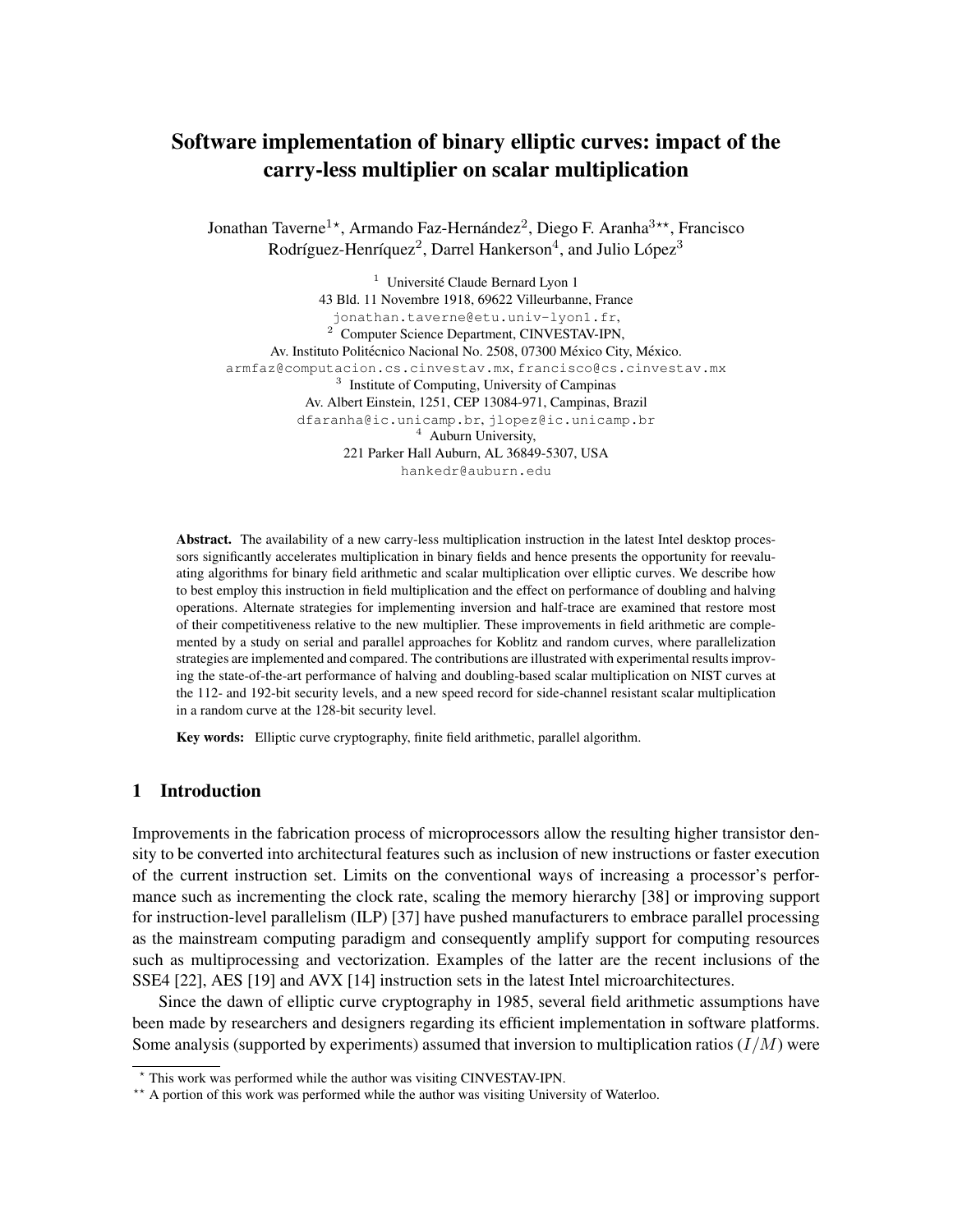sufficiently small (e.g.,  $I/M \approx 3$ ) that point operations would be done in affine coordinates, favoring certain techniques. However, the small ratios were a mix of old hardware designs, slower multiplication algorithms compared with [32], and composite extension degree, and it seems clear that the ratio is sufficiently large that there will be incentive to use projective coordinate operations. Our interest in the face of much faster multiplication is at the other end—is  $I/M$  large enough to affect methods that commonly assumed this ratio is modest?

On the other hand, authors in [16] considered that the equivalent cost of a point halving computation was roughly equal to 2 field multiplications. We recall that the expensive computations in halving are a field multiplication, solving a quadratic  $z^2 + z = c$ , and finding a square root over  $\mathbb{F}_{2^m}$ . However, quadratic solver algorithms presented in [21] are multiplication-free and hence, provided that a fast binary field multiplier is available, there would be concern that the ratio of point halving to multiplication may be much larger than 2. Having a particularly fast multiplier would also push for computing square roots in  $\mathbb{F}_{2^m}$  as efficiently as possible.

There exist several other folklore assumptions. Cryptographic software designers frequently assume that the cost of binary field squaring computations can be safely neglected when compared with the more expensive field multiplication operation. But once again, it is conceivable that if in modern software platforms a much faster multiplier is available, then the notion that a field squaring operation is essentially free might not be valid anymore. A prevalent assumption is that large-characteristic fields are faster than binary field counterparts for software implementations of elliptic curve cryptography.<sup>5</sup> In spite of simpler arithmetic, binary field realizations could not be faster than large-characteristic analogues mostly due to the absence of a native *carry-less multiplier* in contemporary high-performance processors. However, using a bit-slicing technique, Bernstein [6] was able to compute a batch of 251-bit scalar multiplications on a binary Edwards curve, employing 314,323 clock cycles per scalar multiplication, which, before the results presented in this work and to the best of our knowledge, was the fastest reported time for a software implementation of binary elliptic point multiplication.

In this work, we evaluate the impact of the recently introduced carry-less multiplication instruction [20] in the performance of binary field arithmetic and scalar multiplication over elliptic curves. We also consider parallel strategies in order to speed scalar multiplication when working on multi-core architectures. In contrast to parallelization applied to a batch of operations, the approach considered here applies to a single point multiplication. These approaches target different environments: batching makes sense when throughput is the measurement of interest, while the lower level parallelization is of interest when latency matters and the device is perhaps weak but has multiple processing units.

As the experimental results will show, our implementation of multiplication via this native support was significantly faster than previous timings reported in the literature. This motivated a study on alternative implementations of binary field arithmetic in hope of restoring the performance ratios among different operations in which the literature is traditionally based [21]. A direct consequence of this study is that performance analysis based on these conventional ratios [5] will remain valid in the new platform. Our main contributions are:

- A strategy to efficiently employ the native carry-less multiplier in binary field multiplication.
- Branchless and/or vectorized approaches for implementing half-trace computation, integer recoding and inversion. These approaches allow the halving operation to become again competitive with doubling in the face of a significantly faster multiplier and help to reduce the impact of in-

 $<sup>5</sup>$  In hardware realizations, the opposite thesis is widely accepted: elliptic curve point multiplication can be computed</sup> (much) faster using binary extension fields.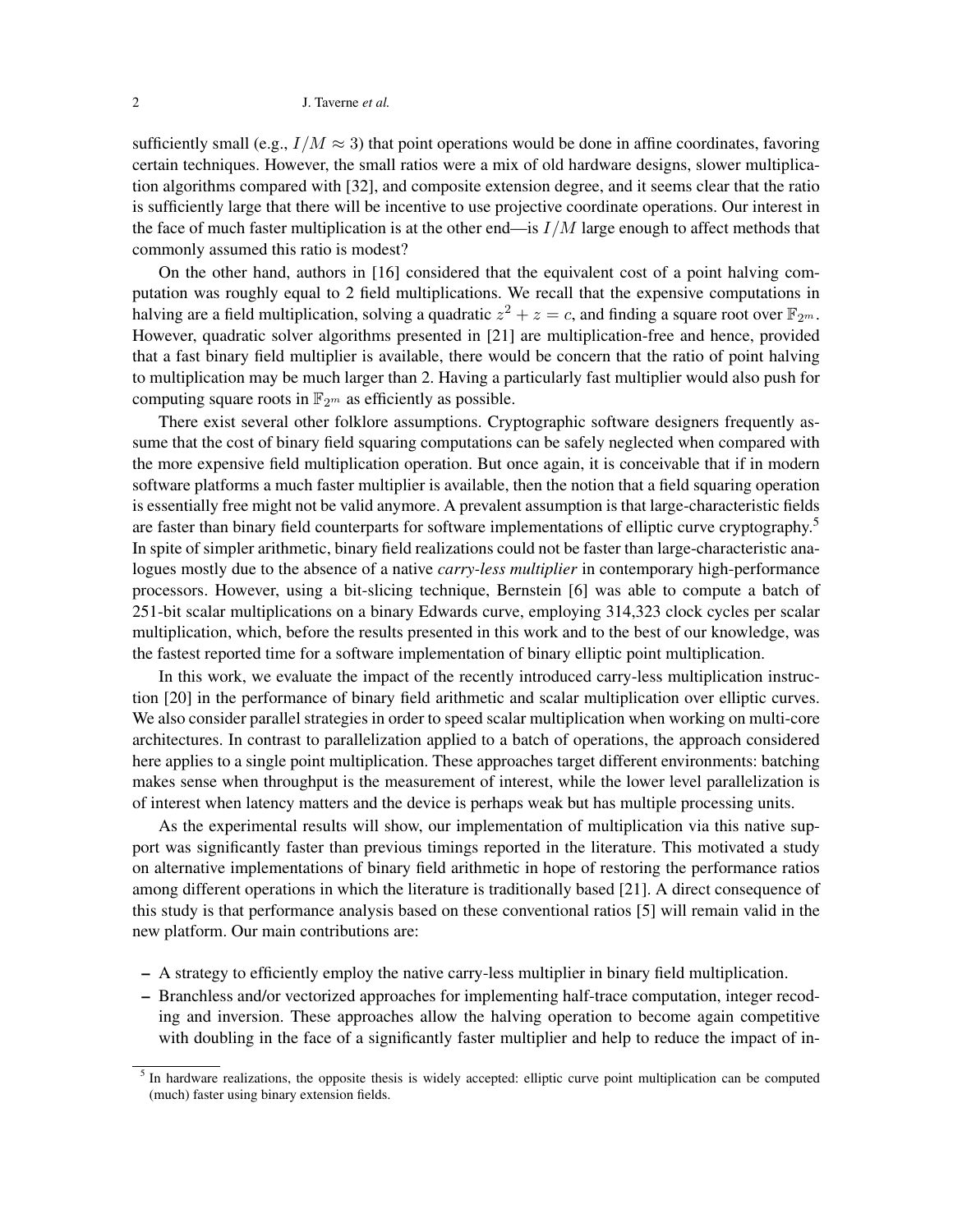teger recoding and inversion in the overall speed of scalar multiplication, even when projective coordinates are used.

– Parallelization strategies for dual core execution of scalar multiplication algorithms in random and Koblitz binary elliptic curves.

We obtain a new state-of-the-art implementation of arithmetic in binary elliptic curves, including improved performance for NIST-standardized random curves and Koblitz curves suitable for halving and a new speed record for point multiplication in a random curve at the 128-bit security level.

This paper reports a software library that performs scalar multiplication over the NIST Koblitz and random binary curves K-233, B-233, K-409 and B-409 in 83, 166, 302 and 656 thousand cycles, respectively, on a single core of a 3.326 GHz Intel i5 660 processor. Our library was also adjusted to compute scalar multiplication in a 251-bit binary Edwards curve in 264 thousand clock cycles. Moreover, we also introduce parallel strategies that accelerate scalar multiplication by using both cores present in the i5 processor. In this setting, we are able to compute scalar multiplication on K-233, B-233, K-409 and B-409 in 56, 111, 181 and 429 thousand cycles, respectively. These dual core timings imply, for example, that scalar multiplication on K-233 can be computed in less than  $17 \mu s$ .

The remainder of the paper progresses as follows. Section 2 elaborates on exploiting carry-less multiplication for high-performance field multiplication along with implementation strategies for halftrace and inversion. Sections 3 and 4 discuss serial and parallel approaches for scalar multiplication. Section 5 presents extensive experimental results and comparison with related work. Section 6 concludes the paper with perspectives on the interplay between the proposed implementation strategies and future enhancements in the architecture under consideration.

## 2 Binary field arithmetic

A binary extension field  $\mathbb{F}_{2m}$  can be generated by means of a degree-m polynomial f irreducible over  $\mathbb{F}_2$  as  $\mathbb{F}_{2^m} \cong \mathbb{F}_2[z]/(f(z))$ . In the case of software implementations in modern desktop platforms, field elements  $a \in \mathbb{F}_{2^m}$  can be represented as polynomials of degree at most  $m-1$  with binary coefficients  $a_i$  packed in  $n_{64}$  64-bit processor words. In this context, the recently introduced carryless multiplication instruction can play a significant role in order to efficiently implement a multiplier. Along with field multiplication, other relevant field arithmetic operations such as squaring, square root, and half-trace, will be discussed in the rest of this section.

# 2.1 Multiplication

Field multiplication is the performance-critical operation for implementing several cryptographic primitives relying on binary fields, including arithmetic over elliptic curves and the Galois Counter Mode of operation (GCM). For accelerating the latter when used in combination with the AES block cipher [19], Intel introduced the carry-less multiplier in the 32nm Nehalem microarchitecture as an instruction operating on 64-bit words stored in 128-bit vector registers with opcode *pclmulqdq* [20]. The instruction latency currently peaks at 12 cycles while reciprocal throughput ranks at 8 cycles. In other words, when the instruction operands are not in a dependency chain, effective latency is 8 cycles [15].

The instruction certainly looks expensive when compared to the 3-cycle 64-bit integer multiplier present in the same platform, which raises speculation whether Intel aimed for an area/performance trade-off or simply balanced the latency to the point where the carry-less multiplier did not interfere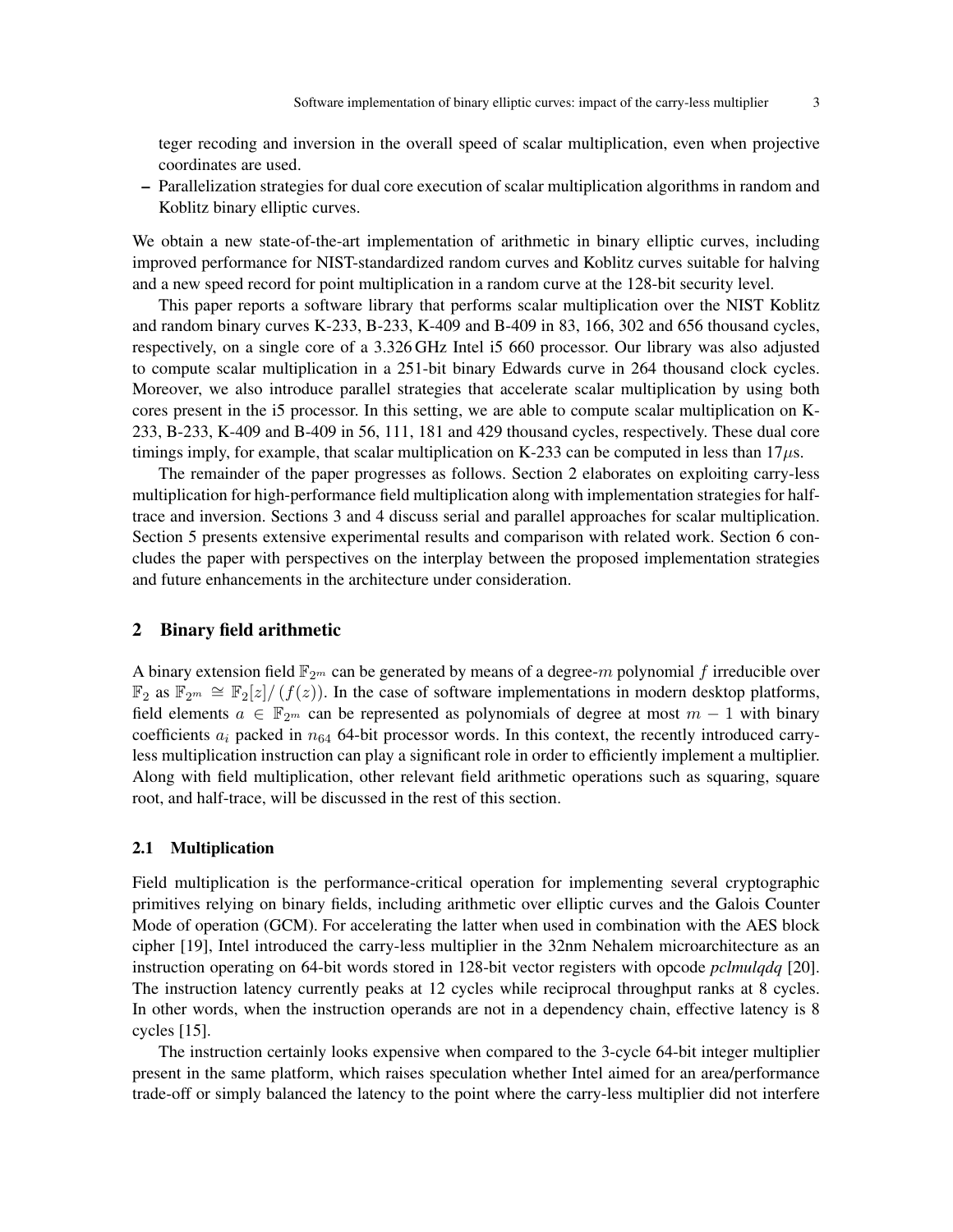with the throughput of the hardware AES implementation. Either way, the instruction features suggest the following empirical guidelines for organizing the field multiplication code: (i) as memory access by vector instructions continues to be expensive [6], the maximum amount of work should be done in registers, for example through a Comba organization [12]; (ii) as the number of registers employed in multiplication should be minimized for avoiding false dependencies and maximize throughput, the multiplier should have 128-bit granularity; (iii) as the instruction latency allows, each 128-bit multiplication can be implemented with three carry-less multiplications in a Karatsuba fashion [25].

In fact, the overhead of Karatsuba multiplication is minimal in binary fields and the Karatsuba formula with the smaller number of multiplications for multiplying  $\lceil \frac{n_{64}}{2} \rceil$  128-bit digits proved to be optimal in all the considered field sizes. This observation comes in direct contrast to previous vectorized implementations of the *comb* method for binary field multiplication due to Lopez and ´ Dahab [32, Algorithm 5], where the memory-bound precomputation step severely limits the number of Karatsuba steps which can be employed, fixing the cutoff point to large fields [2] such as  $\mathbb{F}_{2^{1223}}$ . To summarize, multiplication was implemented as a 128-bit granular Karatsuba multiplier with each 128 digit multiplication solved by another Karatsuba instance requiring 3 carry-less multiplications, cheap additions and efficient shifts by multiples of 8 bits. A single 128-digit level of Karatsuba was used for fields  $\mathbb{F}_{2^{233}}$  and  $\mathbb{F}_{2^{251}}$  where  $\lceil \frac{n_{64}}{2} \rceil = 2$ , while two instances were used for field  $\mathbb{F}_{2^{409}}$  where  $\lceil \frac{n_{64}}{2} \rceil = 4$ . Particular approaches which led to lower performance in our experiments were organizations based on optimal Toom-Cook [10] due to the higher overhead brought by minor operations; and on a lower 64-bit granularity combined with alternative multiple-term Karatsuba formulas [33] due to register exhaustion to store all the intermediate values, causing a reduction in overall throughput.

## 2.2 Squaring, square-root and multi-squaring

Squaring and square-root are considered cheap operations in a binary field, especially when  $\mathbb{F}_{2^m}$  is defined by a square-root friendly polynomial [3,1], because they only require linear manipulation of individual binary coefficients [21]. These operations are traditionally implemented with the help of large precomputed tables, but vectorized implementations are possible with simultaneous table lookups through byte shuffling instructions [2]. This approach is enough to keep square and squareroot efficient relative to multiplication even with a dramatic acceleration of field multiplication. For illustration, [2] reports multiplication-to-squaring ratios as high as 34 without a native multiplier, far from the conventional ratios of 5 [5] or 7 [21] and with a large room for future improvement.

Multi-squaring, or exponentiation to  $2^k$ , can be efficiently implemented with a time-memory tradeoff proposed as m-squaring in [1,11] and here referred as *multi-squaring*. For a fixed k, a table T of  $16\lceil \frac{m}{4}$  $\frac{m}{4}$ ] field elements can be precomputed such that:

$$
T[j, i_0 + 2i_1 + 4i_2 + 8i_3] = (i_0 z^{4j} + i_1 z^{4j+1} + i_2 z^{4j+2} + i_3 z^{4j+3})^{2^k}
$$

$$
a^{2^k} = \sum_{j=0}^{\lfloor \frac{m}{4} \rfloor} T[j, \lfloor a/2^{4j} \rfloor \mod 2^4].
$$

The threshold where multi-squaring became faster than simple consecutive squaring observed in our implementation was around  $k \ge 6$  for  $\mathbb{F}_{2^{233}}$  and  $k \ge 10$  for  $\mathbb{F}_{2^{409}}$ .

## 2.3 Inversion

Inversion modulo  $f(z)$  can be implemented via the polynomial version of the Extended Euclidean Algorithm (EEA), but the frequent branching and recurrent shifts by arbitrary amounts present a per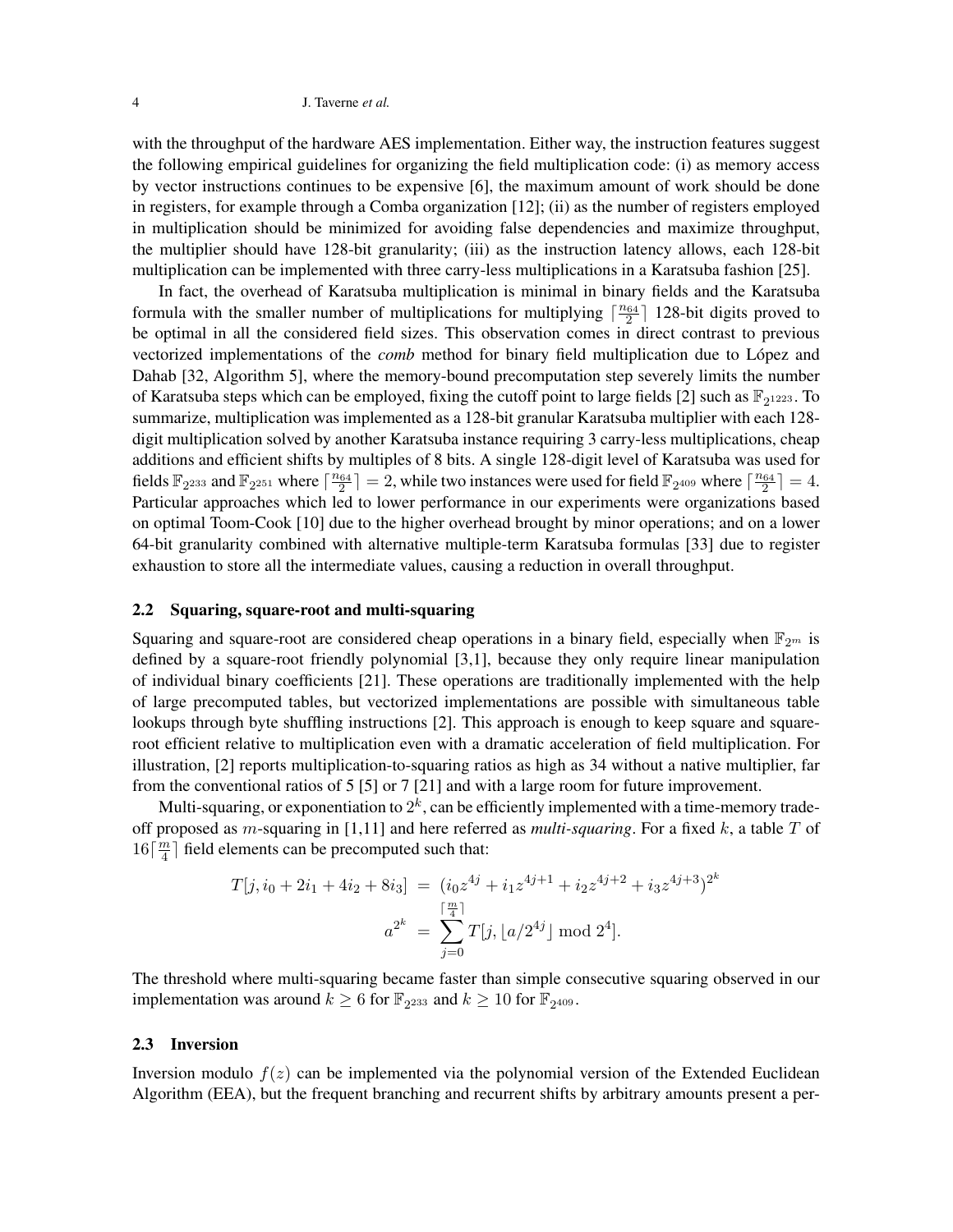formance obstacle for vectorized implementations, which makes it difficult to write consistently fast EEA codes across different platforms. A branchless approach can be implemented through Itoh-Tsuji inversion [23] by computing  $a^{-1} = a^{(2^{m-1}-1)/2}$ , as proposed in [18]. In contrast to the EEA method, the Itoh-Tsujii approach has the additional merit of being similarly fast (relative to multiplication) across common processors.

The overall cost of the method is  $m - 1$  squarings and a number of multiplications dictated by the length of an addition chain for  $m - 1$ . The cost of squarings can be reduced by computing each required  $2^{i}$ -power as a multi-squaring [11]. The choice of an addition chain allows the implementer to control the amount of required multiplications and the precomputed storage for multi-squaring, since the number of  $2^i$ -powers involved can be balanced.

Previous work obtained inversion-to-multiplication ratios between 22 and 41 by implementing EEA in 64-bit mode [2], while the conventional ratios are between 5 and 10 [21,5]. While we cannot reach the small ratios with Itoh-Tsujii for the parameters considered here, we can hope to do better than applying the method from [2] which will give significantly larger ratios with the carry-less multiplier. Hence the cost of squarings and multi-squarings should be minimized to the lowest possible allowed by storage capacity.

To summarize, we use addition chains of 10, 10 and 11 steps for computing field inversion over the fields  $\mathbb{F}_{2^{233}}$ ,  $\mathbb{F}_{2^{251}}$  and  $\mathbb{F}_{2^{409}}$ , respectively.<sup>6</sup> We extensively used the multi-squaring approach described in the preceding section. For example, in the case of  $\mathbb{F}_{2^{233}}$ , we selected the addition chain  $1\rightarrow 2\rightarrow 3\rightarrow 6\rightarrow 7\rightarrow 14\rightarrow 28\rightarrow 29\rightarrow 58\rightarrow 116\rightarrow 232$ , and used 3 pre-computed tables for computing the iterated squarings  $a^{2^{29}}$ ,  $a^{2^{58}}$  and  $a^{2^{116}}$ . The rest of the field squaring operations were computed by executing consecutive squarings. We recall that each table stores a total of  $16\frac{m}{4}$  $\frac{m}{4}$ ] field elements.

## 2.4 Half-trace

Half-trace plays a central role in point halving and performance is essential if halving is to be competitive against doubling. For an odd integer m, the half-trace function  $H : \mathbb{F}_{2^m} \to \mathbb{F}_{2^m}$  is defined by  $H(c) = \sum_{i=0}^{(m-1)/2} c^{2^{2i}}$ . The computation allows quadratics  $\lambda^2 + \lambda = c$  to be solved, required in point halving. One efficient desktop-targeted implementation of the half-trace is described in [3], making extensive use of precomputations. This implementation is based on two main steps: the elimination of even power coefficients and the accumulation of half-trace precomputed values.

Step 5 in Algorithm 1, as shown in [21], consists in reducing the number of non-zero coefficients of c by removing the coefficients of even powers i via  $H(z^i) = H(z^{i/2}) + z^{i/2} + \text{Tr}(z^i)$ . That will lead to memory and time savings during the last step of the half-trace computation, the accumulation (step 8). This is done by extraction of the odd and even bits and can benefit from the vectorization in the same way as it was done for the computation of square-root in [2]. However in the case of half-trace there is a bottleneck caused by data dependencies. For efficiency reasons, the bank of 128-bit registers are used as much as possible, but at one point in the algorithm execution the number of available bits to process decreases. For 64-bit and 32-bit digits, the use of 128-bit registers is still beneficial, but for a smaller size, the conventional approach (not vectorized) becomes again competitive.

Once step 5 completed, the direction taken in [21] remains in reducing memory needs. However another approach is followed in [3] which does not attempt to minimize memory requirements but rather it greedily strives to speed the accumulation part (step 8). Precomputation is extended so as to reduce the number of expected accesses to the lookup table. The following values of the half-trace

<sup>&</sup>lt;sup>6</sup> In the case of inversion over  $\mathbb{F}_{2^{409}}$ , the minimal length addition chain to reach  $m-1=408$  has 10 steps. However, we preferred to use an 11-step chain to save one look-up table.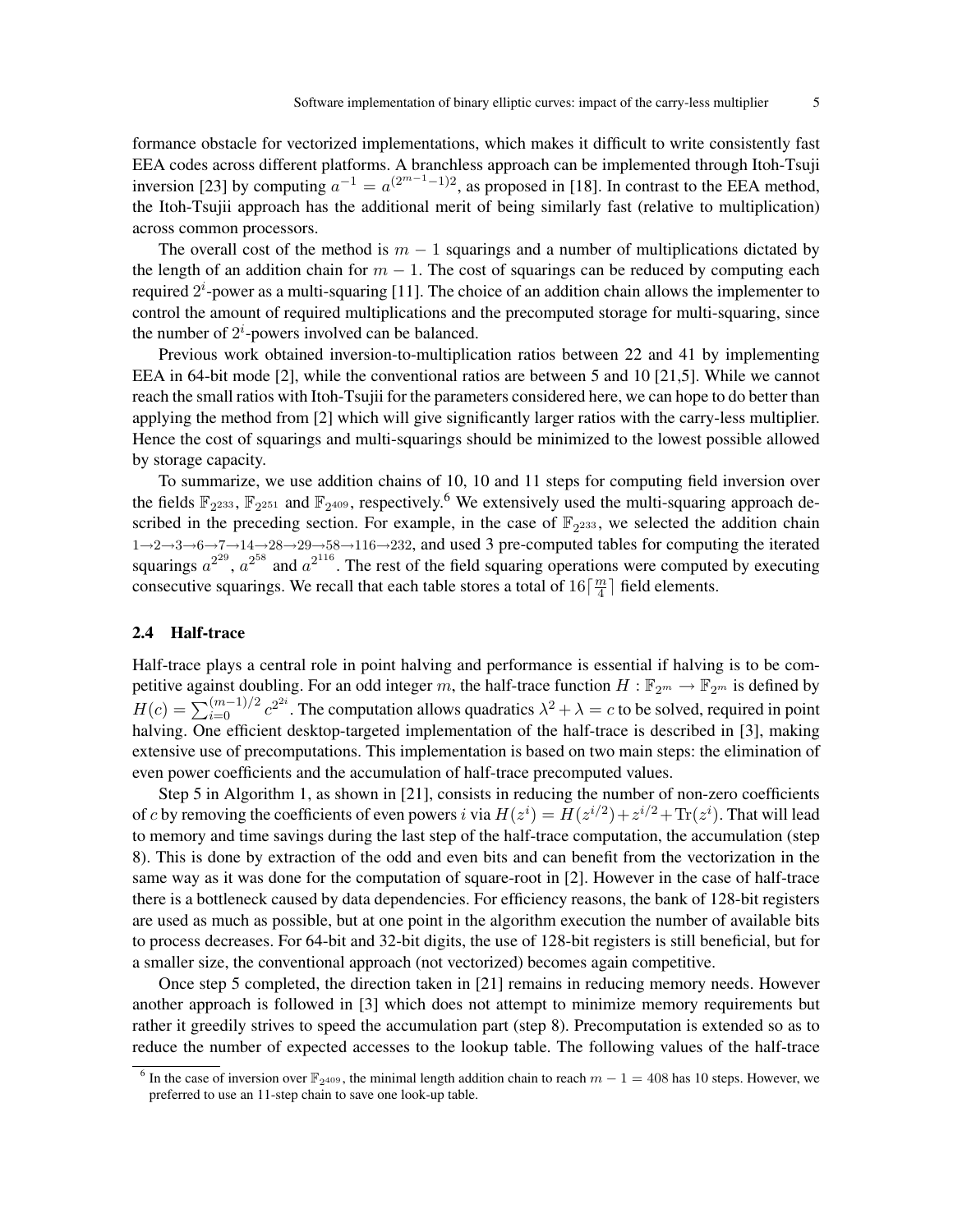are stored:  $H(l_0c^{8i+1} + l_1c^{8i+3} + l_2c^{8i+5} + l_3c^{8i+7})$  for all  $i \ge 0$  such that  $8i + 1 < m - 2$  and  $(l_0, l_1, l_2, l_3) \in \mathbb{F}_2^4$ . The memory size in bytes taken by the precomputations follows the formula  $16 \times n_{64} \times 8 \times \lfloor \frac{m}{8} \rfloor$  where m is the degree of the field and  $n_{64}$  is the number of 64-bit words needed to store a field element.

**Algorithm 1** Solve  $x^2 + x = c$ 

**Input:**  $c = \sum_{i=0}^{m-1} c_i z^i \in \mathbb{F}_{2^m}$  where m is odd and  $\text{Tr}(c) = 0$ **Output:** a solution s of  $x^2 + x = c$ 1: precompute  $H(l_0c^{8i+1} + l_1c^{8i+3} + l_2c^{8i+5} + l_3c^{8i+7})$  for  $i \in I = \{0, 1, ..., \lfloor \frac{m-3}{8} \rfloor\}$  and  $(l_0, l_1, l_2, l_3) \in \mathbb{F}_2^4$ 2:  $s \leftarrow 0$ 3: for  $i = (m - 1)/2$  downto 1 do 4: **if**  $c_{2i} = 1$  then 5:  $c \leftarrow c + z^i, s \leftarrow s + z^i$ 6: end if 7: end for 8: return  $s \leftarrow s + \sum_{i \in I} c^{8i+1} H(z^{8i+1}) + c^{8i+3} H(z^{8i+3}) + c^{8i+5} H(z^{8i+5}) + c^{8i+7} H(z^{8i+7})$ 

While considering different organizations of the half trace  $\subset$  code, we made the following serendipitious observation: when we inserted as many  $x \circ r$  operations as the data dependencies permitted from the accumulation stage (step 8) into the first part (step 5), where the even and odd bits are extracted, we obtained a substantial speed-up of 20% to 25% compared with a code written in the same order as described in Algorithm 1. This empirical improvement, which probably is compiler and processor depending, is hard to explain. Plausible explanations are compiler optimization and instruction pipelining within the processor. Thus we reach a half-trace-to-multiplication ratio near of 1, and this ratio can be reduced if memory can be consumed more aggressively.

# 3 Random binary elliptic curves

Given a finite field  $\mathbb{F}_q$  for  $q = 2^m$ , a non-supersingular elliptic curve  $E(\mathbb{F}_q)$  is defined to be the set of points  $(x, y) \in GF(2^m) \times GF(2^m)$  that satisfy the affine equation

$$
y^2 + xy = x^3 + ax^2 + b,\tag{1}
$$

where a and  $0 \neq b \in \mathbb{F}_q$ , together with the point at infinity denoted by O. It is known that  $E(\mathbb{F}_q)$ forms an additive Abelian group with respect to the elliptic point addition operation.

Let k be a positive integer and P a point on an elliptic curve. Then *elliptic curve scalar multiplication* is the operation that computes the multiple  $Q = kP$ , defined as the point resulting of adding P to itself k times. One of the most basic methods used for computing a scalar multiplication is based on a double-and-add variant of Horner's rule. As the name suggests, the two most prominent building blocks of this method are the *point doubling* and *point addition* primitives. By using the non-adjacent form (NAF) representation of the scalar  $k$ , the addition-subtraction method computes a scalar multiplication in about m doubles and m/3 additions [21]. The method can be extended to a *width-*ω *NAF*  $\hat{k} = \sum_{i=0}^{t-1} k_i 2^i$  where  $k_i \in \{0, \pm 1, \ldots, \pm 2^m - 1\}$ ,  $k_{t-1} \neq 0$ , and at most one of any  $\omega$  consecutive digits is nonzero. The length  $t$  is at most one bit larger than the bitsize of  $k$ , and the density is approximately  $1/(\omega + 1)$ ; for  $\omega = 2$ , this is NAF.

## 3.1 Sequential algorithms for random binary curves

The traditional left-to-right double-and-add method is illustrated in Algorithm 2 where  $n = 0$  (that is, the computation corresponds to the left column) and the *width-*ω *NAF*  $k = \sum_{i=0}^{t-1} k_i 2^i$  expression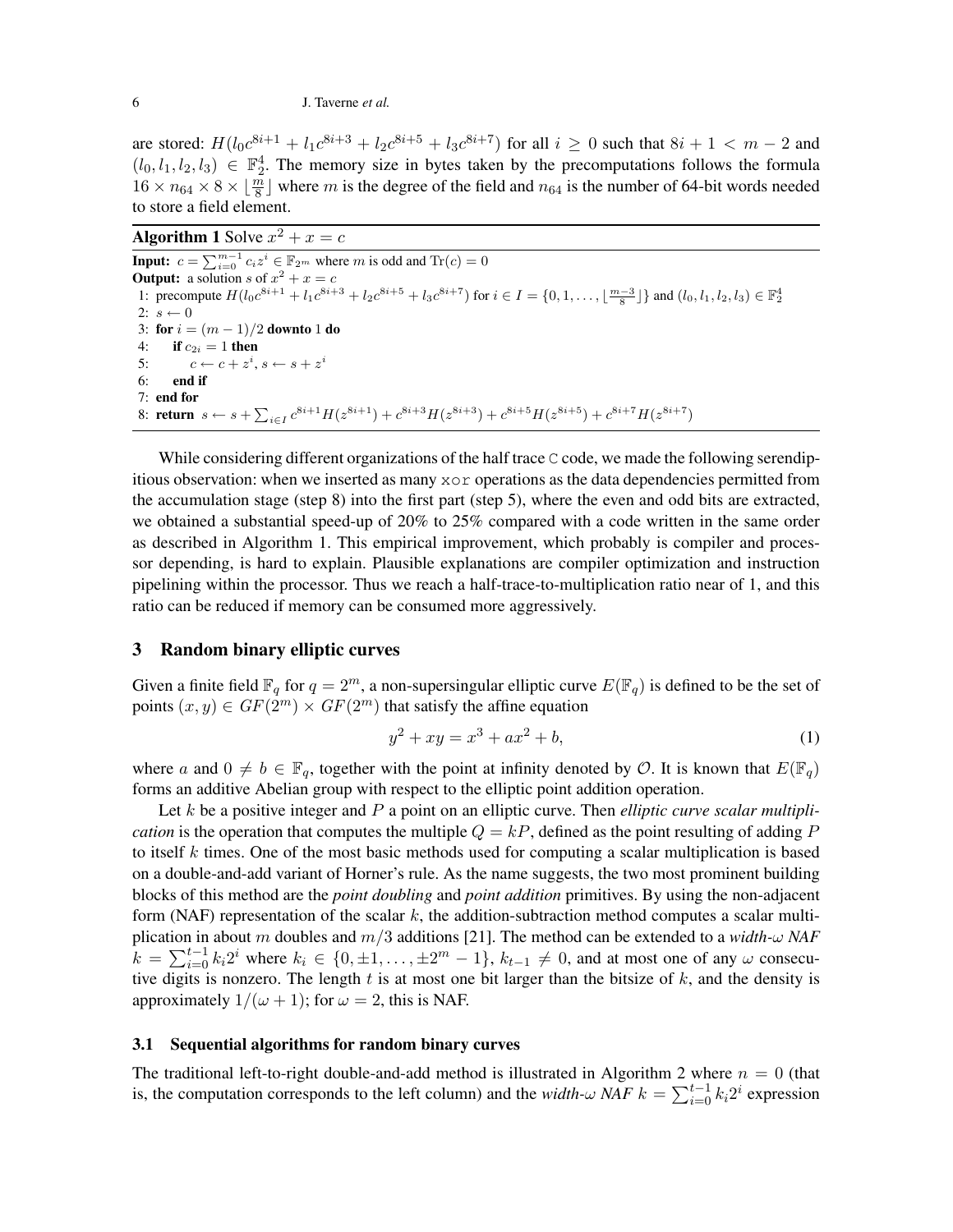is computed from left to right, i.e., it starts processing  $k_{t-1}$  first, then  $k_{t-2}$  until it ends with the coefficient  $k_0$ . Step 1 computes  $2^{\omega-2} - 1$  multiples of the point P. Based on the Montgomery trick, authors in [13] suggested a method to precompute the affine points in large-characteristic fields  $\mathbb{F}_n$ , employing only one inversion. Exporting that approach to  $\mathbb{F}_{2m}$ , we obtained formulae that offer a saving of 4 multiplications and 15 squarings for  $\omega = 4$  when compared with a naive method that would make use of the Montgomery trick in a trivial way (see Table 1 for a summary of the computational effort associated to this phase).

Algorithm 2 Double-and-add, halve-and-add scalar multiplication: parallel **Input:**  $\omega$ , scalar  $k, P \in E(\mathbb{F}_{2^m})$  of odd order r, constant n (e.g., from Table 1(b)) Output: kP 1: Compute  $P_i = iP$  for  $i \in I = \{1, 3, \ldots, 2^{\omega - 1} - 1\}$ 2:  $Q_0 \leftarrow \mathcal{O}$ 3: Recode:  $k'$  $= 2^n k \mod r$  and obtain rep ωΝΑF $(k')/2<sup>n</sup> = \sum_{i=0}^{t} k'_i 2^{i-n}$ 4: Initialize  $Q_i \leftarrow \mathcal{O}$  for  $i \in I$ {Barrier} 5: for  $i = t$  downto n do 6:  $Q_0 \leftarrow 2Q_0$ 7: if  $k'_i > 0$  then 8:  $Q_0 \leftarrow Q_0 + P_{k'_i}$ 9: else if  $k'_i < 0$  then 10:  $Q_0 \leftarrow Q_0 - P_{-k'_i}$ 11: end if 12: end for 13: for  $i = n - 1$  downto 0 do 14:  $P \leftarrow P/2$ 15: if  $k'_i > 0$  then 16:  $Q_{k'_i} \leftarrow Q_{k'_i} + P$ 17: else if  $k'_i < 0$  then 18:  $Q_{-k'_i} \leftarrow Q_{-k'_i} - P$ 19: end if 20: end for {Barrier} 21: return  $Q \leftarrow Q_0 + \sum_{i \in I} i Q_i$ 

For a given  $\omega$ , the evaluation stage of the algorithm has approximately  $m/(\omega + 1)$  point additions, and hence increasing  $\omega$  has diminishing returns. For the curves given by NIST [34] and with on-line precomputation,  $\omega \leq 6$  is optimal in the sense that total point additions are minimized. In many cases, the recoding in  $\omega$ NAF(k) is performed on-line and can be considered as part of the precomputation step.

The most popular way to represent points in binary curves is López-Dahab projective coordinates that yield an effective cost for a mixed point addition and point doubling operation of about  $8M + 5S \approx 9M$  and  $4M + 5S \approx 5M$ , respectively (see Tables 2 and 3). Kim and Kim [26] report alternate formulas for point doubling requiring four multiplications and five squarings, but two of the four multiplications are by the constant  $b$ , and these have the same cost as general multiplication with the native carry-less multiplier. For mixed addition, Kim and Kim require eight multiplications but save two field reductions when compared with López-Dahab, giving their method the edge. Hence, in this work we use López-Dahab for point doubling and Kim and Kim for point addition.

Right-to-left halve-and-add Scalar multiplication based on point halving replaces point doubling by a potentially faster *halving* operation that produces  $Q$  from  $P$  with  $P = 2Q$ . The method was proposed independently by Knudsen [28] and Schroeppel [35] for curves  $y^2 + xy = x^3 + ax^2 + b$  over  $\mathbb{F}_{2^m}$ . The method is simpler if the trace of a is 1, and this is the only case we consider. The expensive computations in halving are a field multiplication, solving a quadratic  $z^2 + z = c$ , and finding a square root. On the NIST random curves studied in this work, we found that the cost of halving is approximately  $3M$ , where  $M$  denotes the cost of a field multiplication.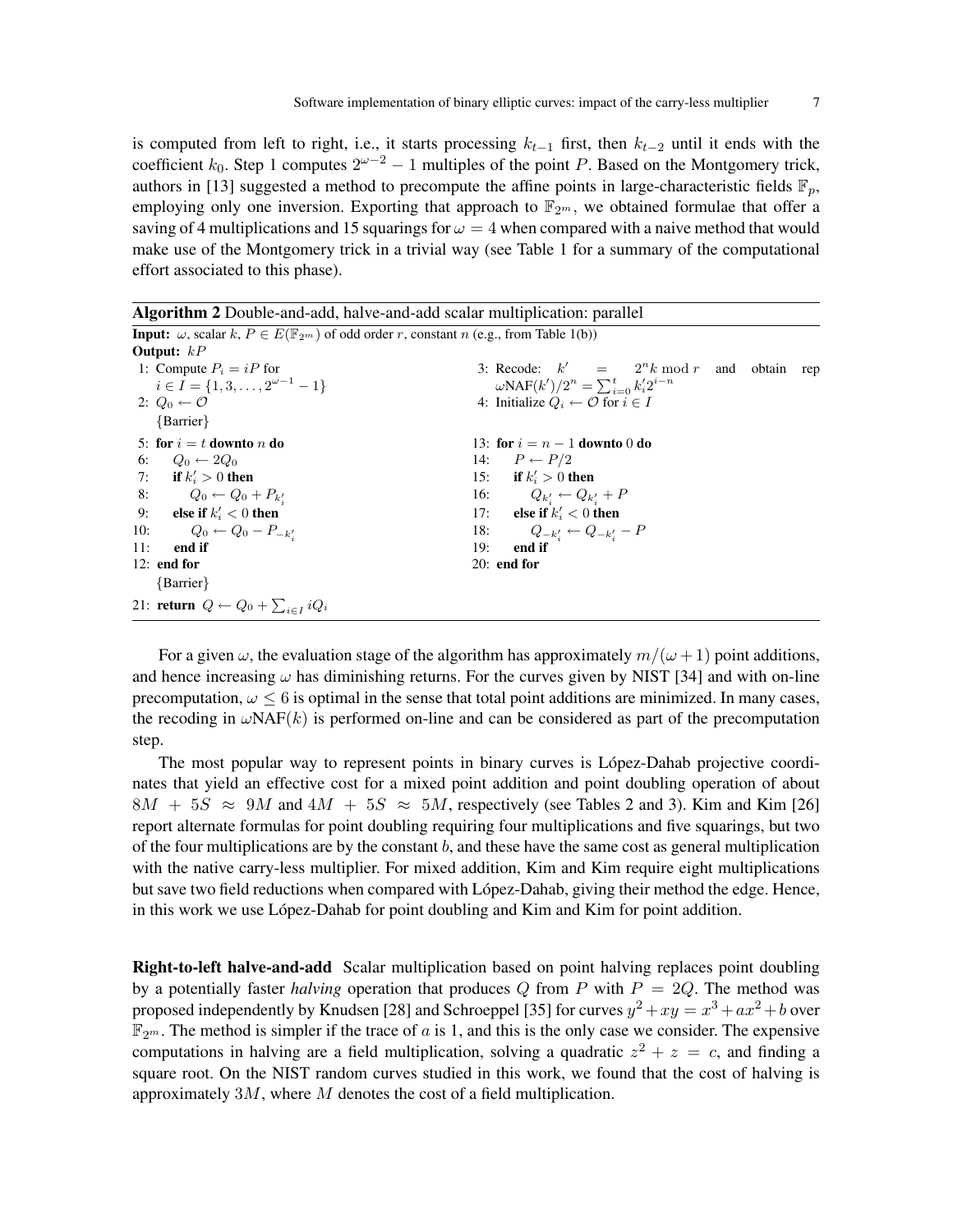Let the base point P have odd order r, and let t be the number of bits to represent r. For  $0 < n \le t$ , let  $\sum_{i=0}^t k_i' 2^i$  be the width- $\omega$  NAF of  $2^n k \mod r$ .<sup>7</sup> Then  $k \equiv k'/2^n \equiv \sum_{i=0}^t k_i' 2^{i-n} \pmod{r}$  and the scalar multiplication can be split as

$$
kP = (k_1'^2b^{n-1} + \dots + k_n')P + (k_{n-1}'^2b^{n-1} + \dots + k_0'^2b^{n-1})P.
$$
 (2)

When  $n = t$ , this gives the usual representation for point multiplication via halving, illustrated in Algorithm 2 (that is, the computation is essentially the right column). The cost for postcomputation appears in Table 1.

#### 3.2 Parallel scalar multiplication on random binary curves

For parallelization, choose  $n < t$  in (2) and process the first portion by a double-and-add method and the second portion by a method based on halve-and-add. Algorithm 2 illustrates a parallel approach suitable for two processors. Recommended values for  $n$  to balance cost between processors appear in Table 1.

|          | Algorithm 2    |              | Alg $5$<br>Alg $4$                               |             |          | Algorithm 2 |     | Algorithm 3                           |     |
|----------|----------------|--------------|--------------------------------------------------|-------------|----------|-------------|-----|---------------------------------------|-----|
| $\omega$ | Precomp        | Postcomp     | Precomp                                          | Postcomp    | $\omega$ |             |     | $B-233$   $B-409$   $K-233$   $K-409$ |     |
|          | $3 14M+11S+I$  | $43M + 26S$  | $2M + 3S + I$                                    | $26M + 13S$ | $\Omega$ | 128         | 242 | 131                                   | 207 |
|          | $4 38M+15S+I $ | $ 116M+79S $ | $9M + 9S + I$                                    | $79M + 45S$ |          | 132         | 240 | 135                                   | 210 |
| 5        | N/A            | N/A          | $\frac{1}{2}3M + 19S + 2I \mid 200M + 117S \mid$ |             | Ð        | N/A         | N/A | 136                                   | 213 |

**Table 1.** Costs and parameter recommendations for  $\omega \in \{3, 4, 5\}$ .

(a) Pre- and post-computation costs in Alg 2, 4 and 5. (b) Recommended value for  $n$  in Alg 2 and 3.

# 3.3 Side-channel resistant multiplication on random binary curves

Another approach for scalar multiplication offering some resistance to side-channel attacks was proposed by López and Dahab [31] based on the Montgomery laddering technique. This approach requires 6M in  $\mathbb{F}_{2^m}$  per iteration independently of the bit pattern in the scalar, and one of these multiplications is by the curve coefficient  $b$ . The curve being lately used for benchmarking purposes [7] at the 128-bit security level is an Edwards curve (curve2251) corresponding to the Weierstraß curve  $y^{2} + xy = x^{3} + (z^{13} + z^{9} + z^{8} + z^{7} + z^{2} + z + 1)$ . It is clear that this curve is especially tailored for this method due to the short length of b, reducing the cost of the algorithm to approximately  $6M + 5S$  per iteration. At the same time, halving-based approaches are non-optimal for this curve due to the penalties introduced by the 4-cofactor [27]. Considering this and to partially satisfy the side-channel resistance offered by a bitsliced implementation such as [6], we restricted the choices of scalar multiplication at this security level to the Montgomery laddering approach.

# 4 Koblitz elliptic curves

A Koblitz curve  $E_a(\mathbb{F}_q)$ , also known as an Anomalous Binary Curve [29], is a special case of (1) where  $b = 1$  and  $a \in \{0, 1\}$ . In a binary field, the map taking x to  $x^2$  is an automorphism known as the Frobenius map. Since Koblitz curves are defined over the binary field  $\mathbb{F}_2$ , the Frobenius map and its inverse naturally extend to automorphisms of the curve denoted  $\tau$  and  $\tau^{-1}$ , respectively, where

<sup>&</sup>lt;sup>7</sup> To be precise, the expression is obtained from the length-l width- $\omega$  NAF by setting  $k'_i = 0$  for  $i \geq l$ .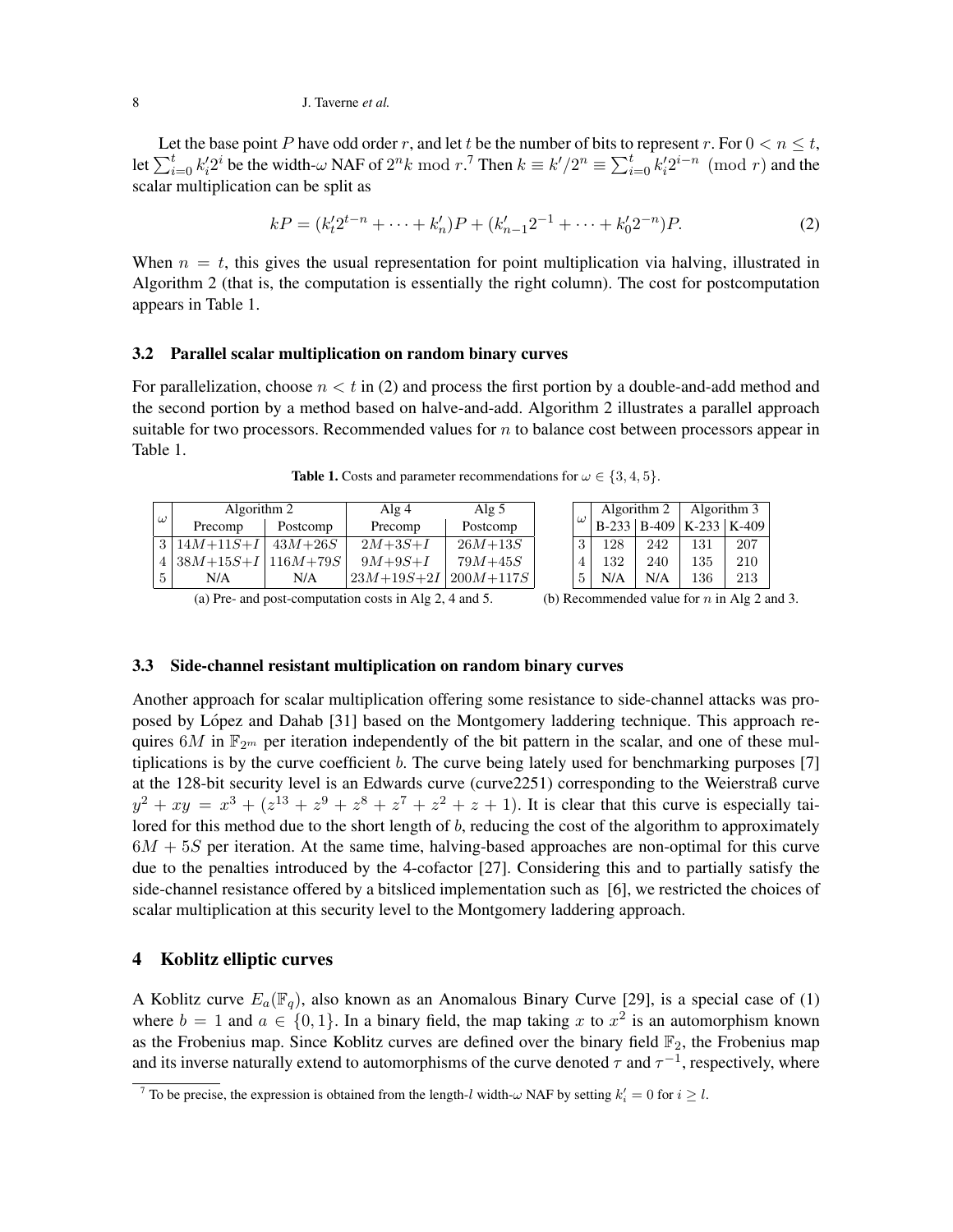$\tau(x,y) = (x^2, y^2)$ . Moreover,  $(x^4, y^4) + 2(x, y) = \mu(x^2, y^2)$  for every  $(x, y)$  on  $E_a$ , where  $\mu =$  $(-1)^{1-a}$ ; that is,  $\tau$  satisfies  $\tau^2 + 2 = \mu \tau$ .

By solving the quadratic, we can associate  $\tau$  with the complex number  $\tau = \frac{-1+\sqrt{-7}}{2}$  $\frac{2}{2}$ . Solinas [36] presents a  $\tau$ -adic analogue of the usual NAF as follows. Since short representations are desirable, an element  $\rho \in \mathbb{Z}[\tau]$  is found with  $\rho \equiv k \pmod{\delta}$  of as small norm as possible, where  $\delta = (\tau^m - \tau^m)$ 1)/( $\tau$  − 1). Then for the subgroup of interest,  $kP = \rho P$  and a width- $\omega \tau$ -adic NAF ( $\omega \tau$ NAF) for  $\rho$  is obtained in a fashion that parallels the usual  $\omega$ NAF. As in [36], define  $\alpha_i = i \mod \tau^\omega$  for  $i \in$  $\{1,3,\ldots,2^{\omega-1}-1\}$ . A  $\omega \tau$ NAF of a nonzero element  $\rho$  is an expression  $\rho = \sum_{i=0}^{l-1} u_i \tau^i$  where each  $u_i \in \{0, \pm \alpha_1, \pm \alpha_3, \ldots, \pm \alpha_{2\omega-1-1}\}, u_{l-1} \neq 0$ , and at most one of any consecutive  $\omega$  coefficients is nonzero. Scalar multiplication kP can be performed with the  $\omega \tau NAF$  expansion of  $\rho$  as

$$
u_{l-1}\tau^{l-1}P + \dots + u_2\tau^2P + u_1\tau P + u_0P \tag{3}
$$

with  $l - 1$  applications of  $\tau$  and approximately  $l/(\omega + 1)$  additions.

The length of the representation is at most  $m + a$ , and Solinas presents an efficient technique to find an estimate for  $\rho$ , denoted  $\rho' = k$  partmod  $\delta$  with  $\rho' \equiv \rho \pmod{\delta}$ , having expansion of length at most  $m + a + 3$  [36,9]. Under reasonable assumptions, the algorithm will usually produce an estimate giving length at most  $m + 1$ . For simplicity, we will assume that the recodings obtained have this as an upper bound on length; small adjustments are necessary to process longer representations. Under these assumptions and properties of  $\tau$ , scalars may be written

$$
k = \sum_{i=0}^{m} u_i \tau^i = u_0 + u_1 \tau^1 + \dots + u_m \tau^m
$$
  
=  $u_0 + u_1 \tau^{-(m-1)} + u_2 \tau^{-(m-2)} + \dots + u_{m-1} \tau^{-1} + u_m = \sum_{i=0}^{m} u_i \tau^{-(m-i)}$  (4)

since  $\tau^{-i} = \tau^{m-i}$  for all *i*.

#### 4.1 Sequential algorithms for Koblitz curves

Algorithm 4 is a traditional left-to-right  $\tau$ -and-add method, and expression (3) is computed from left to right, i.e., it starts processing  $u_{l-1}$  first, then  $u_{l-2}$  until it ends with the coefficient  $u_0$ . Step 1 computes  $2^{\omega-2} - 1$  multiples of the point P, each at a cost of approximately one point addition (see Table 1 for a summary of the computational effort associated to this phase).

Alternatively, we can process right-to-left as shown in Algorithm 5. The multiple points of precomputation  $P_u$  in Algorithm 4 are exchanged for the same number of accumulators  $Q_u$  along with postcomputation. The cost of postcomputation is likely more than the precomputation of Algorithm 4; see Table 1 for a summary in the case where postcomputation is with projective additions. However, if the accumulator in Algorithm 4 is in projective coordinates, then Algorithm 5 has a less expensive evaluation phase since  $\tau$  is applied to points in affine.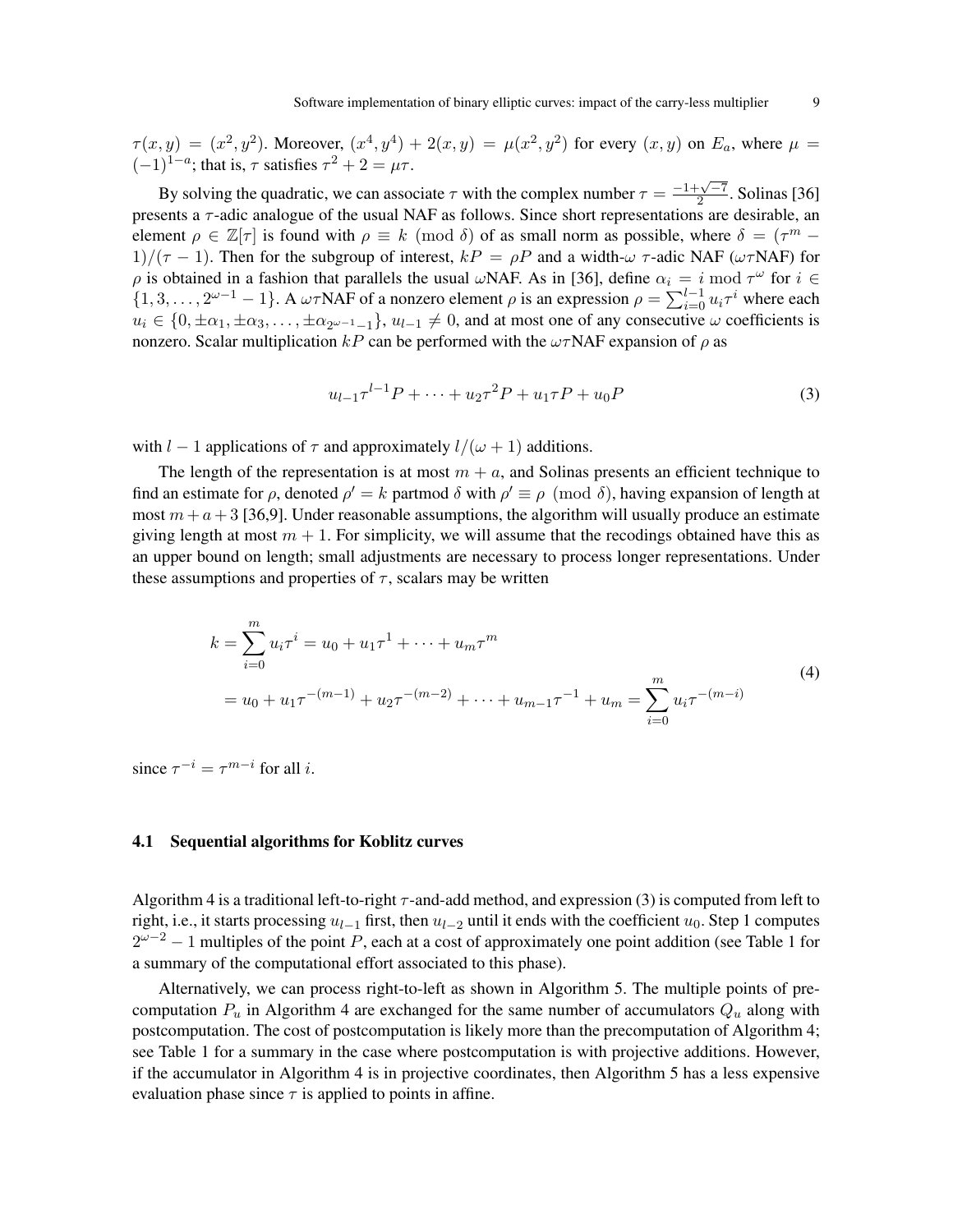## 4.2 Parallel algorithm for Koblitz curves

The basic strategy in our parallel algorithm is to use (4) to reformulate the scalar multiplication in terms of both the  $\tau$  and the  $\tau^{-1}$  operators as

$$
k = \sum_{i=0}^{m} u_i \tau^i = u_0 + u_1 \tau^1 + \dots + u_n \tau^n + u_{n+1} \tau^{n+1} + \dots + u_m \tau^m
$$
  
=  $u_0 + u_1 \tau^1 + \dots + u_n \tau^n + u_{n+1} \tau^{-(m-n-1)} + \dots + u_m$   
=  $\sum_{i=0}^{n} u_i \tau^i + \sum_{i=n+1}^{m} u_i \tau^{-(m-i)}$  (5)

where  $0 \le n \le m$ . Algorithm 3 illustrates a parallel approach suitable for two processors. Although similar in structure to Algorithm 2, a significant difference is the shared precomputation rather than the pre and postcomputation required in Algorithm 2.

The scalar representation is given by Solinas [36] and hence has an expected  $m/(\omega + 1)$  point additions in the evaluation-stage, and an extra point addition at the end. There are also approximately m applications of  $\tau$  or its inverse. If the field representation is such that these operators have similar cost or are sufficiently inexpensive relative to field multiplication, then the evaluation stage can be a factor 2 faster than a corresponding non-parallel algorithm.

**Algorithm 3**  $\omega \tau$ NAF scalar multiplication: parallel

| <b>Input:</b> $\omega, k \in [1, r-1], P \in E_a(\mathbb{F}_{2^m})$ of order r, constant n (e.g., from Table 1(b)) |                                                   |
|--------------------------------------------------------------------------------------------------------------------|---------------------------------------------------|
| Output: $kP$                                                                                                       |                                                   |
| 1: $\rho \leftarrow k$ partmod $\delta$                                                                            | 3: $P_u = \alpha_u P$ .                           |
| 2: $\sum_{i=0}^{l-1} u_i \tau^i \leftarrow \omega \tau \text{NAF}(\rho)$                                           | for $u \in \{1, 3, 5, \ldots, 2^{\omega-1} - 1\}$ |
| $\{Barrier\}$                                                                                                      |                                                   |
| 4: $Q_0 \leftarrow \mathcal{O}$                                                                                    | 13: $Q_1 \leftarrow \mathcal{O}$                  |
| 5: for $i = n$ downto 0 do                                                                                         | 14: for $i = n + 1$ to m do                       |
| 6: $Q_0 \leftarrow \tau Q_0$                                                                                       | 15: $Q_1 \leftarrow \tau^{-1} Q_1$                |
| 7: if $u_i = \alpha_i$ then                                                                                        | 16: if $u_i = \alpha_i$ then                      |
| 8: $Q_0 \leftarrow Q_0 + P_i$                                                                                      | 17: $Q_1 \leftarrow Q_1 + P_i$                    |
| 9: else if $u_i = -\alpha_i$ then                                                                                  | 18: else if $u_i = -\alpha_i$ then                |
| 10: $Q_0 \leftarrow Q_0 - P_i$                                                                                     | 19: $Q_1 \leftarrow Q_1 - P_i$                    |
| 11:<br>end if                                                                                                      | 20:<br>end if                                     |
| $12:$ end for                                                                                                      | $21:$ end for                                     |
| $\{Barrier\}$                                                                                                      |                                                   |
| 22: return $Q \leftarrow Q_0 + Q_1$                                                                                |                                                   |

As discussed before, unlike the ordinary width- $\omega$  NAF, the  $\tau$ -adic version requires a relatively expensive calculation to find a short  $\rho$  with  $\rho \equiv k \pmod{\delta}$ . Hence, (a portion of) the precomputation is "free" in the sense that it occurs during scalar recoding. This can encourage the use of a larger window size  $\omega$ .

Parallel variants on Koblitz curves The essential features exploited by Algorithm 3 are that the scalar can be efficiently represented in terms of the Frobenius map and that the map and its inverse can be efficiently applied, and hence the algorithm adapts to curves defined over small fields.

Algorithm 3 is attractive in the sense that two processors are directly supported without "extra" computations. However, if multiple applications of the "doubling step" are sufficiently inexpensive,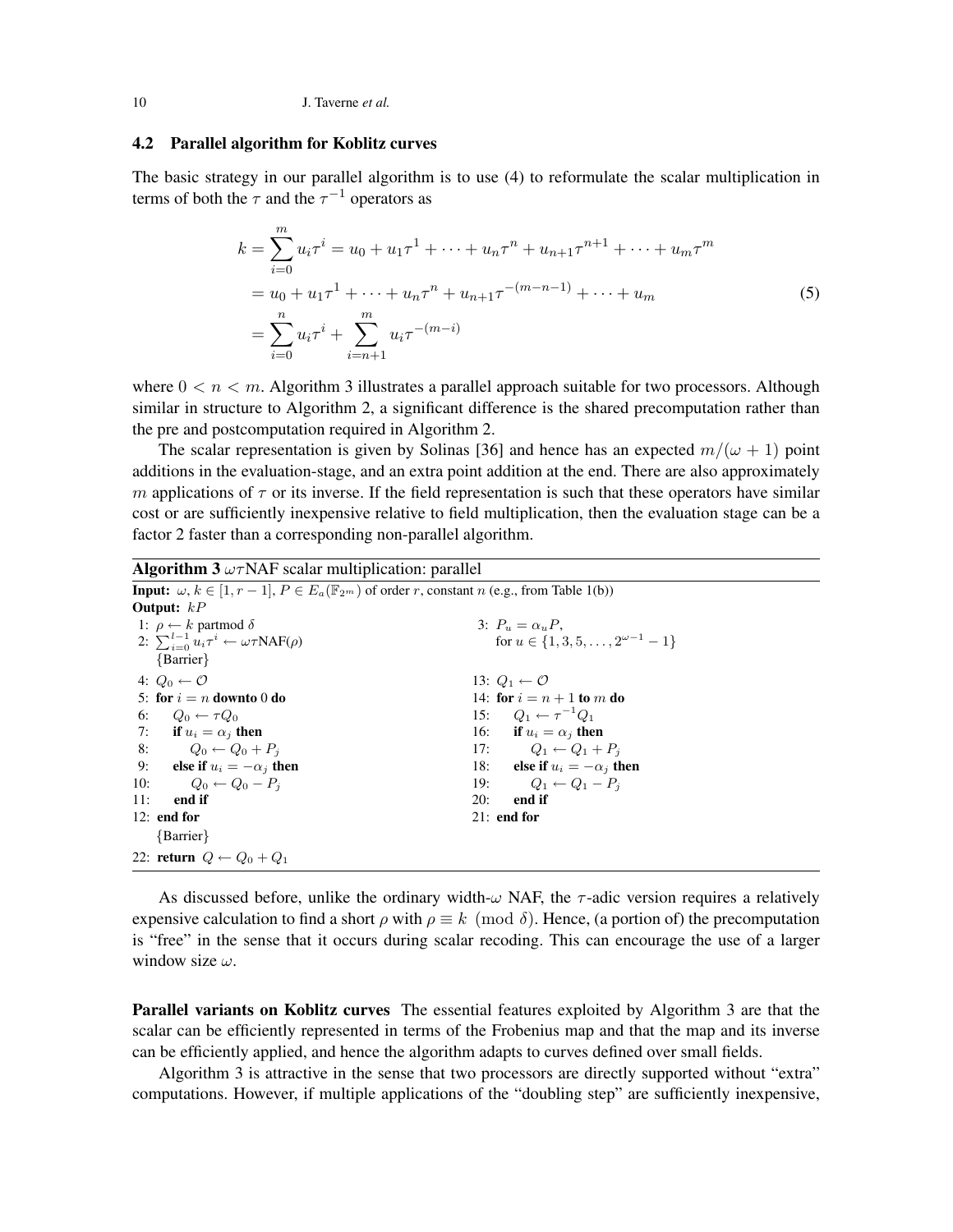then more processors and additional curves can be accommodated in a straightforward fashion without sacrificing the high-level parallelism of Algorithm 3. As an example for Koblitz curves, a variant on Algorithm 3 discards the applications of  $\tau^{-1}$  (which may be more expensive than  $\tau$ ) and finds  $kP = k^1(\tau^j P) + k^0 P = \tau^j(k^1 P) + k^0 P$  for suitable  $k^i$  and  $j \approx m/2$  with traditional methods to calculate  $k^{i}P$ . The application of  $\tau^{j}$  is low cost if there is storage for a per-field matrix as it was first discussed in [1].

# 5 Experimental results

We consider example fields  $\mathbb{F}_{2m}$  for  $m \in \{233, 409\}$ . These were chosen to address 112-bit and 192-bit security levels, according to the NIST recommendation. Moreover, we also address the 251 bit binary Edwards elliptic curve presented in [6]. The field  $\mathbb{F}_{2^{233}}$  was also chosen as more likely to expose any overhead penalty in the parallelization compared with larger fields from NIST. Our C library coded all the algorithms using the GNU C 4.5.2 (gcc) and Intel 12 (icc) compilers, and the timings were obtained on a 3.326 GHz 32nm Intel *Westmere* processor i5 660.

Timings for field arithmetic appear in Table 2. For the most part, the times for gcc and icc are similar, although half-trace in  $\mathbb{F}_{2^{233}}$  and square in  $\mathbb{F}_{2^{251}}$  are exceptions. The difference in multiplication times between  $\mathbb{F}_{2^{233}} = \mathbb{F}_{2}[z]/(z^{233}+z^{74}+1)$  and  $\mathbb{F}_{2^{251}} = \mathbb{F}_{2}[z]/(z^{251}+z^{7}+z^{4}+z^{2}+1)$  is in reduction. The López-Dahab multiplier described in [2] was implemented as a baseline to quantify the speedup due to the native multiplier. The relatively expensive root in  $\mathbb{F}_{2^{251}}$  is due to the representation chosen; if roots are of interest, then there are reduction polynomials giving faster root and similar times for other operations. Inversion via exponentiation ( $\S2$ ) gives  $I/M$  similar to that in [2] where an Euclidean algorithm variant was used with similar hardware but without the carry-less multiplier.

| Base field          |       | $\mathbb{F}_{2^{233}}$ |       |       | $\mathbb{F}_{2^{251}}$ |                          |        | $\mathbb{F}_{2^{409}}$ |       |
|---------------------|-------|------------------------|-------|-------|------------------------|--------------------------|--------|------------------------|-------|
| operation           | gcc   | icc                    | op/M  | gcc   | icc                    | op/M                     | gcc    | icc                    | op/M  |
| Multiplication      | 120   | 122                    | 1.00  | 149   | 131                    | 1.00                     | 319    | 325                    | 1.00  |
| López-Dahab Mult.   | 234   | 289                    | 2.37  | 335   | 350                    | 2.67                     | 599    | 643                    | 1.98  |
| Square root         | 59    | 55                     | 0.45  | 132   | 122                    | 0.93                     | 54     | 48                     | 0.15  |
| Squaring            | 28    | 28                     | 0.23  | 68    | 49                     | 0.37                     | 40     | 44                     | 0.14  |
| Half trace          | 156   | 126                    | 1.03  | 181   | 171                    | 1.31                     | 301    | 291                    | 0.90  |
| Multi-Squaring      | 174   | 165                    | 1.35  | 183   | 174                    | 1.33                     | 462    | 460                    | 1.42  |
| Inversion           | 2.764 | 2.577                  | 21.12 | 3,511 | 3,305                  | 25.42                    | 9,381  | 9.789                  | 30.12 |
| $4-\tau\text{NAF}$  | 8.500 | 10.284                 | 84.30 |       |                        | $\overline{\phantom{0}}$ | 22,346 | 24,270                 | 74.68 |
| $3-NAF$             | 4.698 | 4.816                  | 39.48 |       |                        | $\overline{a}$           | 12,507 | 12.991                 | 39.97 |
| 4-NAF               | 3,906 | 4,150                  | 34.02 |       |                        | ۰                        | 10.948 | 10,747                 | 33.07 |
| Recoding (halving)  | 1,260 | 1,380                  | 11.31 |       |                        |                          | 3.308  | 2,980                  | 9.17  |
| Recoding (parallel) | 800   | 850                    | 6.97  |       |                        | -                        | 2.050  | 1,850                  | 5.69  |

Table 2. Timings in clock cycles for field arithmetic operations. "op/M" denotes ratio to multiplication obtained from icc.

Table 4 shows timings obtained for different variants of sequential and parallel scalar multiplication. We observe that for  $\omega$ NAF recoding with  $\omega = 3, 4$ , the halve-and-add algorithm is always faster than its double-and-add counterpart. This performance is a direct consequence of the timings reported in Table 3, where the cost of one point doubling is roughly 5.1 and 4.6 multiplications whereas the cost of a point halving is of only 3.0 and 2.5 multiplications in the fields  $\mathbb{F}_2$  and  $\mathbb{F}_2$  and  $\mathbb{F}_2$  respectively. The parallel version that concurrently executes these algorithms in two threads computes one scalar multiplication with a latency that is roughly 32.9% and 34.8% smaller than that of the halve-and-add algorithm for the curves B-233 and B-409, respectively.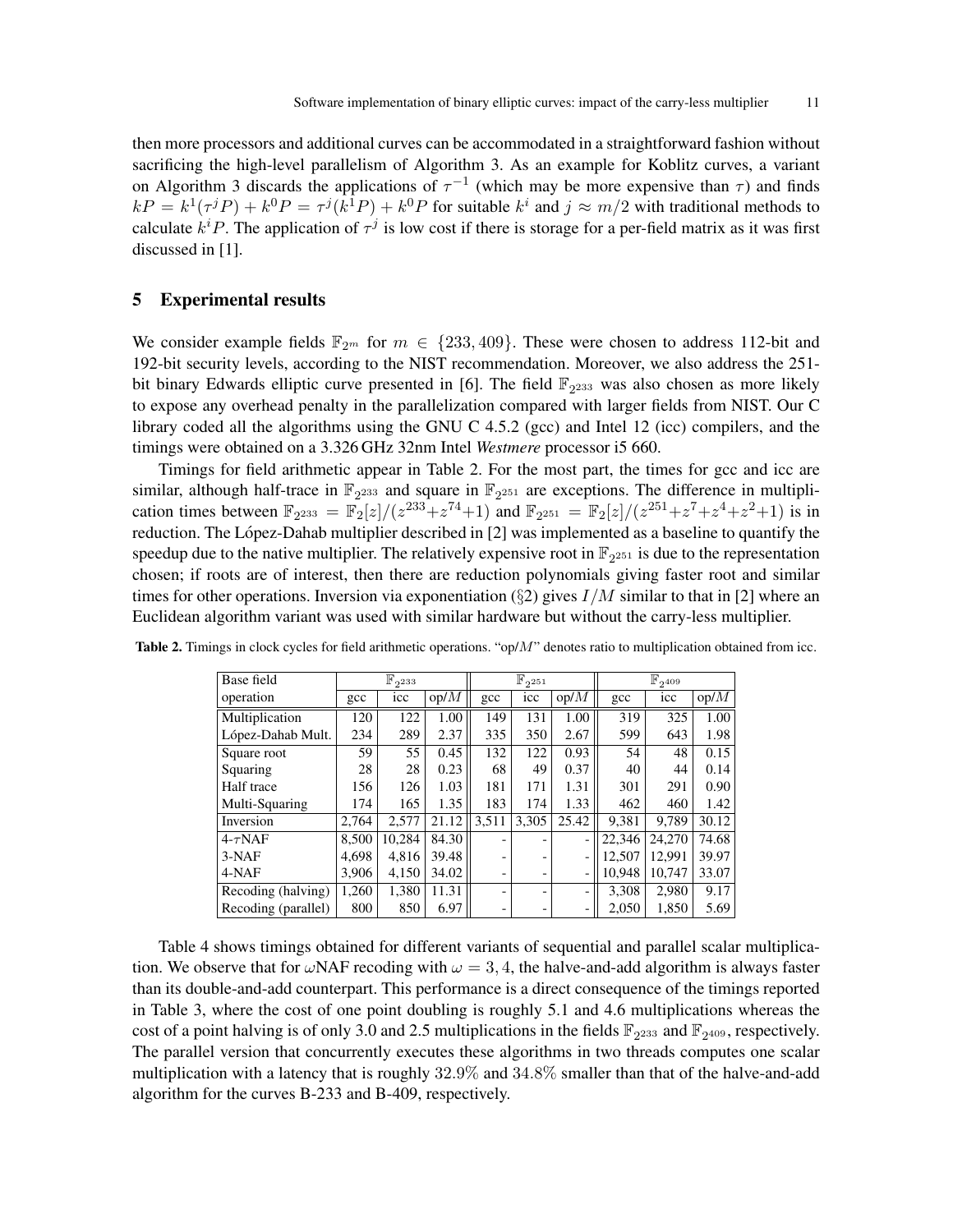**Table 3.** Timings in clock cycles for curve arithmetic operations. "op/ $M$ " denotes ratio to multiplication obtained from icc.

| Elliptic curve        |              | $B-233$ |       | <b>B-409</b>    |       |       |  |
|-----------------------|--------------|---------|-------|-----------------|-------|-------|--|
| operations            | $_{\rm gcc}$ | icc     | op/M  | $_{\text{gcc}}$ | 1CC   | op/M  |  |
| Doubling (LD)         | 625          | 626     | 5.13  | 1.484           | 1,508 | 4.64  |  |
| Addition (KIM)        | 1.116        | 1.093   | 8.96  | 2,771           | 2,801 | 8.61  |  |
| Addition (LD Mixed)   | 1,167        | 1,142   | 9.36  | 2,852           | 2,888 | 8.88  |  |
| Addition (LD General) | 1,834        | 1,817   | 14.89 | 4,543           | 4,606 | 14.17 |  |
| Halving               | 413          | 371     | 3.04  | 842             | 830   | 2.55  |  |

|          | Scalar mult            | $B-233$       |               | <b>B-409</b> |       |  |
|----------|------------------------|---------------|---------------|--------------|-------|--|
| $\omega$ | random curves          | $_{\rm{acc}}$ | icc           | gcc          | icc   |  |
| 3        | Double-and-add         | 224.6         | 220.5         | 911.5        | 923.5 |  |
|          | Halve-and-add          | 182.8         | 176.1         | 706.2        | 705.9 |  |
|          | (Dbl, Halve)-and-add   | 117.9         | 113.8         | 452.3        | 448.9 |  |
|          | Double-and-add         | 216.7         | 212.0         | 871.5        | 886.8 |  |
| 4        | Halve-and-add          | 176.1         | 165.8         | 659.8        | 656.3 |  |
|          | (Dbl, Halve)-and-add   | 116.5         | 111.3         | 432.4        | 428.5 |  |
|          | Side-channel resistant |               | curve2251     |              |       |  |
|          | scalar multiplication  |               | $_{\rm{acc}}$ | icc          |       |  |
|          | Montgomery laddering   |               | 304.0         | 264.0        |       |  |
|          |                        |               |               |              |       |  |

|          | Scalar mult             |       | $K-233$ |       | $K-409$ |  |
|----------|-------------------------|-------|---------|-------|---------|--|
| $\omega$ | Koblitz curves          | gcc   | icc     | gcc   | icc     |  |
|          | Alg. $4$                | 103.8 | 101.3   | 393.8 | 388.9   |  |
| 3        | Alg. $5$                | 92.3  | 92.4    | 353.6 | 363.2   |  |
|          | $(\tau, \tau)$ -and-add | 72.7  | 70.4    | 252.9 | 236.6   |  |
|          | Alg. $3$                | 78.4  | 75.7    | 252.9 | 235.3   |  |
|          | Alg. $4$                | 90.8  | 88.3    | 338.2 | 331.9   |  |
| 4        | Alg. $5$                | 84.6  | 83.8    | 309.0 | 319.0   |  |
|          | $(\tau, \tau)$ -and-add | 65.7  | 61.6    | 221.5 | 204.8   |  |
|          | Alg. $3$                | 70.1  | 67.1    | 218.8 | 202.6   |  |
|          | Alg. $4$                | 87.5  | 83.2    | 312.4 | 306.6   |  |
| 5        | Alg. $5$                | 88.3  | 86.8    | 302.0 | 310.9   |  |
|          | $(\tau, \tau)$ -and-add | 61.6  | 55.9    | 199.0 | 181.0   |  |
|          | Alg. $3$                | 64.8  | 61.2    | 195.6 | 184.1   |  |

The bold entries for Koblitz curves identify fastest timings per category (i.e., considering the compiler, curve, and the specific value of  $\omega$  used in the  $\omega$ NAF recoding). For smaller  $\omega$ , Algorithm 5 has an edge over Algorithm 4 because  $\tau$  is applied to points in affine; this advantage diminishes with increasing  $\omega$  due to postcomputation cost. " $(\tau, \tau)$ -and-add" denotes the parallel variant described in §4.2. There is a storage penalty for a linear map, but applications of  $\tau^{-1}$  are eliminated (of interest when  $\tau$  is significantly less expensive). Given the modest cost of the multi-squaring operation (with an equivalent cost of less than 1.42 field multiplications, see Table 2), the  $(\tau, \tau)$ -and-add parallel variant is usually faster than Algorithm 3. When using  $\omega = 5$ , the parallel  $(\tau, \tau)$ -and-add algorithm computes one scalar multiplication with a latency that is roughly 32.8% and 40% smaller than that of the best sequential algorithm for the curves K-233 and K-409, respectively.

Per-field storage and coding techniques compute half-trace at cost comparable to field multiplication, and methods based on halving continue to be fastest for suitable random curves. However, the hardware multiplier and squaring (via shuffle) give a factor 2 advantage to Koblitz curves in the examples from NIST. This is larger than in [16,21], where a 32-bit processor in the same general family as the i5 has half-trace at approximately half the cost of a field multiplication for B-233 and a factor 1.7 advantage to K-163 over B-163 (and the factor would have been smaller for K-233 and B-233). It is worth remarking that the parallel scalar multiplications versions shown in Table 4 look best for bigger curves and larger  $\omega$ .

# 6 Conclusion and future work

In this work we achieve the fastest timings reported in the open literature for software computation of scalar multiplication in NIST and Edwards binary elliptic curves defined at the 112-bit, 128-bit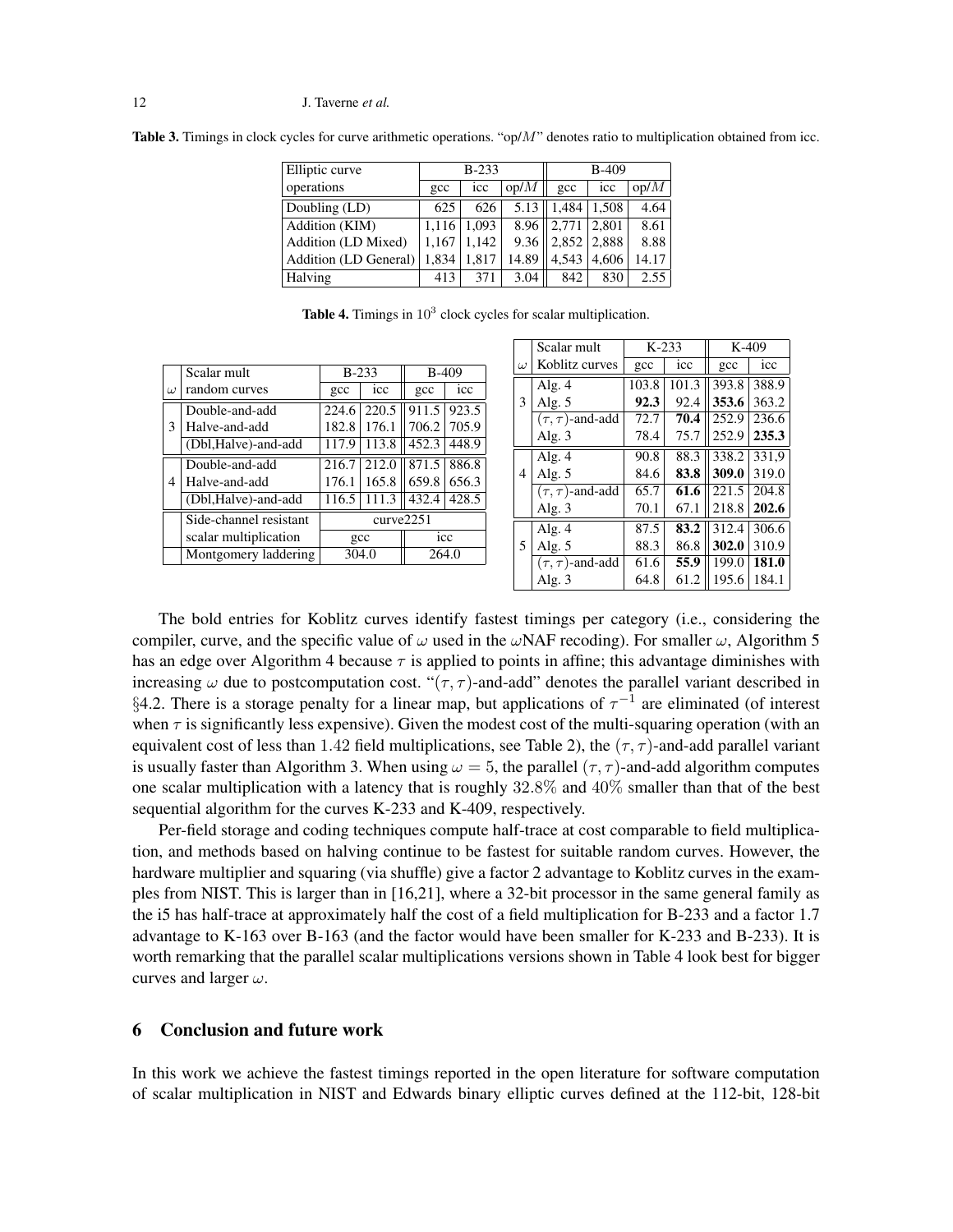and 192-bit security levels. The fastest curve implemented, namely NIST K-233, can compute one scalar multiplication in less than  $17\mu s$ , a result that is not only much faster than previous software implementations of that curve, but is also quite competitive with the computation time achieved by state-of-the-art hardware accelerators working on similar or smaller curves [24,1].

These fast timings were obtained through the usage of the native carry-less multiplier available in the newest Intel processors. At the same time, we strive to use the best algorithmic techniques, and the most efficient elliptic curve and finite field arithmetic formulae. Further, we proposed effective parallel formulations of scalar multiplication algorithms suitable for deployment in multi-core platforms.

The curves over binary fields permit relatively elegant parallelization with low synchronization cost, mainly due to the efficient halving or  $\tau^{-1}$  operations. Parallelizing at lower levels in the arithmetic would be desirable, especially for curves over prime fields. Grabher et al.[17] apply parallelization for extension field multiplication, but times for a base field multiplication in a 256-bit prime field are relatively slow compared with Beuchat et al.[8]. On the other hand, a strategy that applies to all curves performs point doubles in one thread and point additions in another. The doubling thread stores intermediate values corresponding to nonzero digits of the NAF; the addition thread processes these points as they become available. Experimentally, synchronization cost is low, but so is the expected acceleration. Against the fastest times in Longa and Gebotys [30] for a curve over a 256-bit prime field, the technique would offer roughly 17% improvement, a disappointing return on processor investment.

The new native support for binary field multiplication allowed our implementation to improve by 16% the previous speed record for side-channel resistant scalar multiplication in random elliptic curves. It is hard to predict what will be the superior strategy between a conventional non-bitsliced or a bitsliced implementation on future revisions of the target platform: the latency of the carry-less multiplier instruction has clear room for improvement, while the new AVX instruction set has 256-bit registers. An issue with the current Sandy Bridge version of AVX is that xor throughput for operations with register operands was decreased significantly from 3 operations per cycle in SSE to 1 operation in AVX. The resulting performance of a bitsliced implementation will ultimately rely on the amount of work which can be scheduled to be done mostly in registers.

## Acknowledgments

We wish to thank the University of Waterloo and especially, Professor Alfred Menezes for useful discussions related to this work during a visit by three of the authors, where the idea of this project was discussed, planned and a portion of the development phase of this work was done.

# References

- 1. O. Ahmadi, D. Hankerson, and F. Rodríguez-Henríquez. Parallel formulations of scalar multiplication on Koblitz curves. *J. UCS*, 14(3):481–504, 2008.
- 2. D. F. Aranha, J. Lopez, and D. Hankerson. Efficient software implementation of binary field arithmetic using vector ´ instruction sets. In M. Abdalla and P. S. L. M. Barreto, editors, *The First International Conference on Cryptology and Information Security (LATINCRYPT 2010)*, volume 6212 of *Lecture Notes in Computer Science*, pages 144–161, 2010.
- 3. R. M. Avanzi. Another look at square roots (and other less common operations) in fields of even characteristic. In C. M. Adams, A. Miri, and M. J. Wiener, editors, *14th International Workshop on Selected Areas in Cryptography (SAC 2007)*, volume 4876 of *Lecture Notes in Computer Science*, pages 138–154. Springer, 2007.
- 4. M. Bellare, editor. *Advances in Cryptology—CRYPTO 2000*, volume 1880 of *Lecture Notes in Computer Science*. 20th Annual International Cryptology Conference, Santa Barbara, California, August 2000, Springer-Verlag, 2000.
- 5. D. Bernstein and T. Lange. Analysis and optimization of elliptic-curve single-scalar multiplication. In *Proceedings 8th International Conference on Finite Fields and Applications (Fq8)*, volume 461, pages 1–20. AMS, 2008.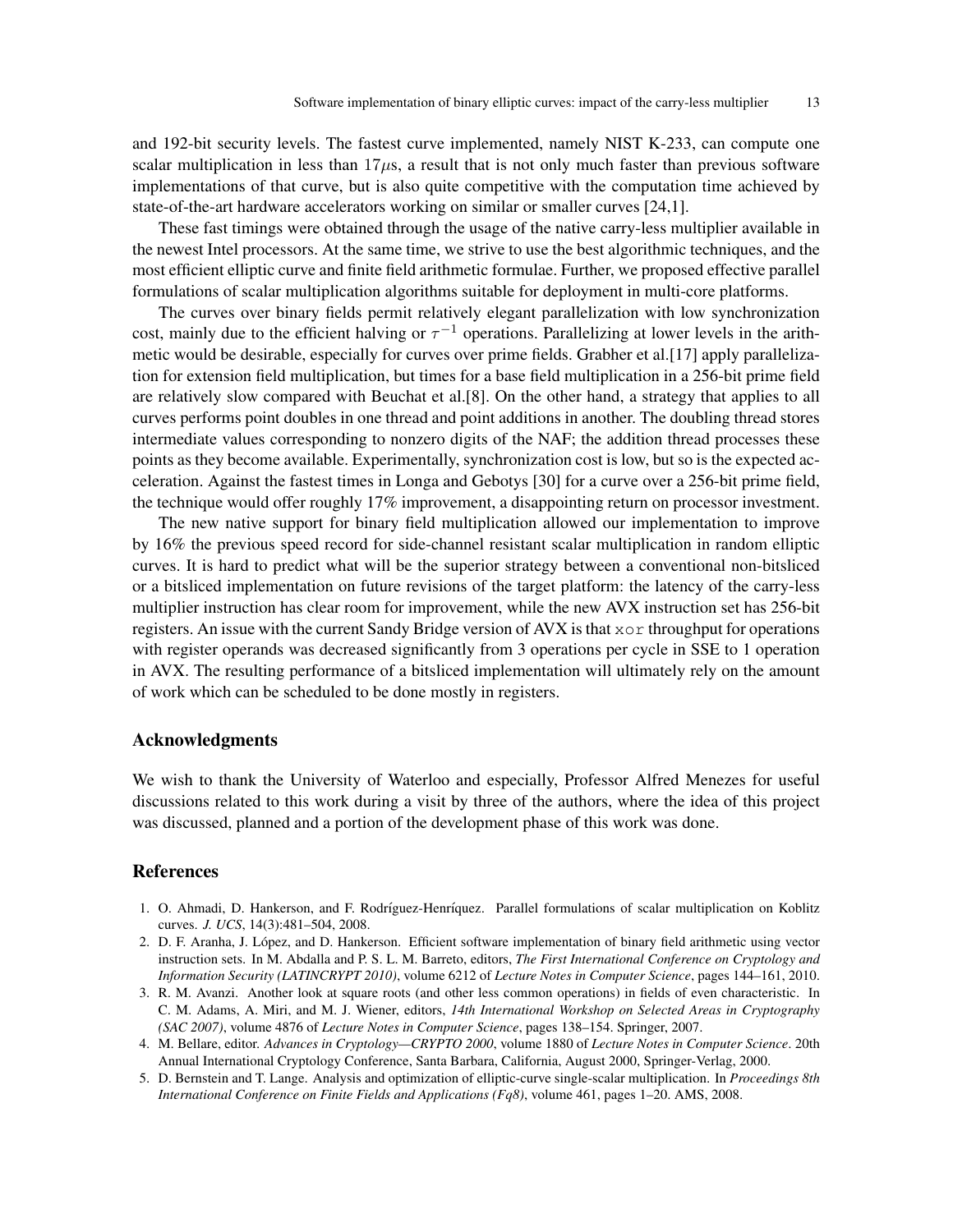- 6. D. J. Bernstein. Batch binary Edwards. In S. Halevi, editor, *Advances in Cryptology—CRYPTO 2009*, volume 5677 of *Lecture Notes in Computer Science*, pages 317–336. 29th Annual International Cryptology Conference, Santa Barbara, CA, USA, August 16–20, 2009, Springer, 2009.
- 7. D. J. Bernstein and T. Lange, editors. *eBACS: ECRYPT Benchmarking of Cryptographic Systems*. http://bench.cr.yp.to, accessed 30 Mar 2011.
- 8. J.-L. Beuchat, J. Díaz, S. Mitsunari, E. Okamoto, F. Rodríguez-Henríquez, and T. Teruya. High-speed software implementation of the optimal ate pairing over Barreto-Naehrig curves. In M. Joye, A. Miyaji, and A. Otsuka, editors, *Pairing-Based Cryptography – Pairing 2010*, volume 6487 of *Lecture Notes in Computer Science*, pages 21–39, 2010.
- 9. I. F. Blake, V. K. Murty, and G. Xu. A note on window τ -NAF algorithm. *Inf. Process. Lett.*, 95(5):496–502, 2005.
- 10. M. Bodrato. Towards optimal Toom-Cook multiplication for univariate and multivariate polynomials in characteristic 2 and 0. In C. Carlet and B. Sunar, editors, *Arithmetic of Finite Fields (WAIFI 2007)*, volume 4547 of *Lecture Notes in Computer Science*, pages 116–133. Springer, 2007.
- 11. J. W. Bos, T. Kleinjung, R. Niederhagen, and P. Schwabe. ECC2K-130 on Cell CPUs. In D. J. Bernstein and T. Lange, editors, *3rd International Conference on Cryptology in Africa (AFRICACRYPT 2010)*, volume 6055 of *Lecture Notes in Computer Science*, pages 225–242. Springer, 2010.
- 12. P. G. Comba. Exponentiation Cryptosystems on the IBM PC. *IBM Systems Journal*, 29(4):526–538, 1990.
- 13. E. Dahmen, K. Okeya, and D. Schepers. Affine precomputation with sole inversion in elliptic curve cryptography. In J. Pieprzyk, H. Ghodosi, and E. Dawson, editors, *Information Security and Privacy (ACISP 2007)*, volume 4586 of *Lecture Notes in Computer Science*, pages 245–258. Springer-Verlag, 2007.
- 14. N. Firasta, M. Buxton, P. Jinbo, K. Nasri, and S. Kuo. Intel AVX: New frontiers in performance improvement and energy efficiency. White paper. http://software.intel.com/.
- 15. A. Fog. Instruction tables: List of instruction latencies, throughputs and micro-operation breakdowns for Intel, AMD and VIA CPUs. http://www.agner.org/optimize/instruction tables.pdf, accessed 01 Mar 2011.
- 16. K. Fong, D. Hankerson, J. López, and A. Menezes. Field inversion and point halving revisited. *IEEE Transactions on Computers*, 53(8):1047–1059, 2004.
- 17. P. Grabher, J. Großschädl, and D. Page. On software parallel implementation of cryptographic pairings. Cryptology ePrint Archive, Report 2008/205, 2008. http://eprint.iacr.org/.
- 18. J. Guajardo and C. Paar. Itoh-Tsujii inversion in standard basis and its application in cryptography and codes. *Designs, Codes and Cryptography*, 25(2):207–216, 2002.
- 19. S. Gueron. Intel Advanced Encryption Standard (AES) Instructions Set. White paper. http://software.intel.com/.
- 20. S. Gueron and M. E. Kounavis. Carry-less multiplication and its usage for computing the GCM mode. White paper. http://software.intel.com/.
- 21. D. Hankerson, A. J. Menezes, and S. Vanstone. *Guide to Elliptic Curve Cryptography*. Springer-Verlag, Secaucus, NJ, USA, 2003.
- 22. Intel. Intel SSE4 Programming Reference. Technical Report. http://software.intel.com/.
- 23. T. Itoh and S. Tsujii. A fast algorithm for computing multiplicative inverses in GF(2<sup>m</sup>) using normal bases. *Inf. Comput.*, 78(3):171–177, 1988.
- 24. K. Järvinen. Optimized FPGA-based elliptic curve cryptography processor for high-speed applications. *Integration*, *the VLSI Journal*, to appear.
- 25. A. Karatsuba and Y. Ofman. Multiplication of many-digital numbers by automatic computers. *Doklady Akad. Nauk SSSR*, 145:293–294, 1962. Translation in Physics-Doklady 7, 595-596, 1963.
- 26. K. H. Kim and S. I. Kim. A new method for speeding up arithmetic on elliptic curves over binary fields. Cryptology ePrint Archive, Report 2007/181, 2007. http://eprint.iacr.org/.
- 27. B. King and B. Rubin. Improvements to the point halving algorithm. In H. Wang, J. Pieprzyk, and V. Varadharajan, editors, *9th Australasian Conference on Information Security and Privacy (ACISP 2004)*, volume 3108 of *Lecture Notes in Computer Science*, pages 262–276. Springer, 2004.
- 28. E. Knudsen. Elliptic scalar multiplication using point halving. In K. Lam and E. Okamoto, editors, *Advances in Cryptology—ASIACRYPT '99*, volume 1716 of *Lecture Notes in Computer Science*, pages 135–149. International Conference on the Theory and Application of Cryptology and Information Security, Singapore, November 1999, Springer-Verlag, 1999.
- 29. N. Koblitz. CM-curves with good cryptographic properties. In J. Feigenbaum, editor, *Advances in Cryptology— CRYPTO '91*, volume 576 of *Lecture Notes in Computer Science*, pages 279–287. Springer-Verlag, 1992.
- 30. P. Longa and C. H. Gebotys. Efficient techniques for high-speed elliptic curve cryptography. In S. Mangard and F.-X. Standaert, editors, *Cryptographic Hardware and Embedded Systems, (CHES 2010)*, volume 6225 of *Lecture Notes in Computer Science*, pages 80–94. Springer, 2010.
- 31. J. López and R. Dahab. Fast multiplication on elliptic curves over  $GF(2<sup>m</sup>)$  without precomputation. In Ç. K. Koç and C. Paar, editors, *First International Workshop on Cryptographic Hardware and Embedded Systems (CHES 99)*, volume 1717 of *Lecture Notes in Computer Science*, pages 316–327. Springer, 1999.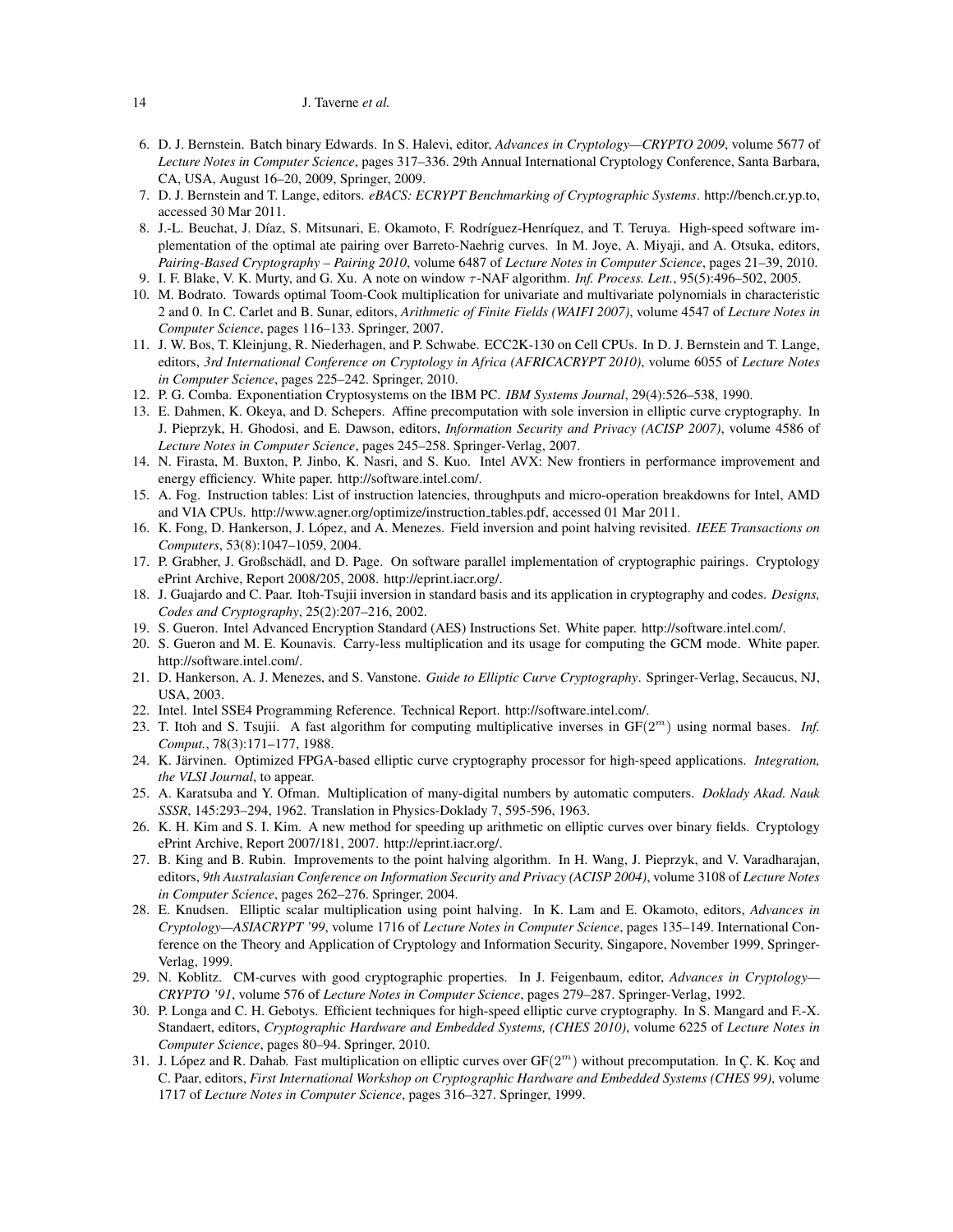- 32. J. López and R. Dahab. High-speed software multiplication in  $GF(2<sup>m</sup>)$ . In B. K. Roy and E. Okamoto, editors, *1st International Conference in Cryptology in India (INDOCRYPT 2000)*, volume 1977 of *Lecture Notes in Computer Science*, pages 203–212. Springer, 2000.
- 33. P. L. Montgomery. Five, six, and seven-term Karatsuba-like formulae. *IEEE Transactions on Computers*, 54(3):362– 369, 2005.
- 34. National Institute of Standards and Technology (NIST). *Recommended Elliptic Curves for Federal Government Use*. NIST Special Publication, July 1999. http://csrc.nist.gov/csrc/fedstandards.html.
- 35. R. Schroeppel. Elliptic curves: Twice as fast! Presentation at the CRYPTO 2000 [4] Rump Session, 2000.
- 36. J. A. Solinas. Efficient arithmetic on Koblitz curves. *Designs, Codes and Cryptography*, 19(2-3):195–249, 2000.
- 37. D. W. Wall. Limits of instruction-level parallelism. In *4th International Conference on Architectural Support for Programming Languages and Operating System (ASPLOS 91)*, pages 176–188, New York, NY, 1991. ACM.
- 38. W. A. Wulf and S. A. McKee. Hitting the Memory Wall: Implications of the Obvious. *SIGARCH Computer Architecture News*, 23(1):20–24, 1995.